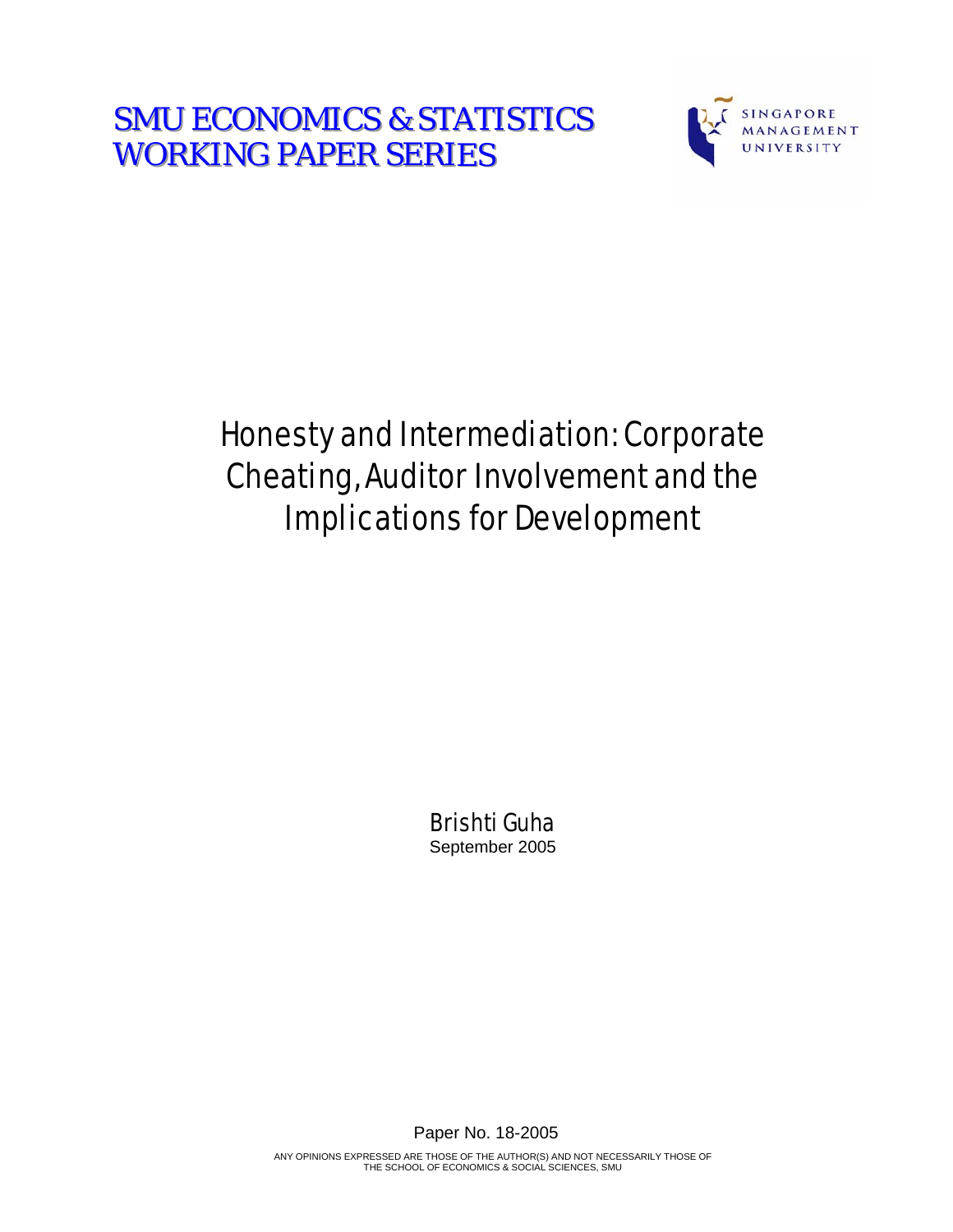# **HONESTY AND INTERMEDIATION: CORPORATE CHEATING, AUDITOR INVOLVEMENT AND THE IMPLICATIONS FOR DEVELOPMENT[1](#page-1-0)**

**Brishti Guha** 

**Singapore Management University** 

#### **Abstract**

We examine self-enforcing honesty in firm-investor relations in an imperfect public information game. Minimum firm size requirements and moral hazard limit ability to raise outside capital, yielding a floor on personal wealth required to enter entrepreneurship. Credible auditing could create efficiency gains. We propose mandatory disclosure of audit fees and an interpretation of international differences in shareholding patterns. We endogenize auditor-firm collusion and extortion by auditors. We embed our game-theoretic analysis in a general equilibrium model to generate unique equilibria that trace the impact of the distribution of wealth on the existence of the market and consequences for development.

**Keywords :** Corporate governance, moral hazard, vicious circles, inequality and development, general equilibrium, repeated games.

**JEL Codes: D82, G3, O1** 

<span id="page-1-0"></span> $\frac{1}{1}$ <sup>1</sup> School of Economics and Social Sciences, Singapore Management University, 90 Stamford Road, Singapore 178903.E-mail : [bguha@smu.edu.sg](mailto:bguha@smu.edu.sg). This work was done while I was a PhD student at Princeton University.A very special thanks goes out to Eric Maskin, without whose inspiration, encouragement and guidance this paper would not have been possible. I gratefully acknowledge helpful feedback from Ashok Guha. This paper also benefited from the critical comments of Avinash Dixit and Gene Grossman.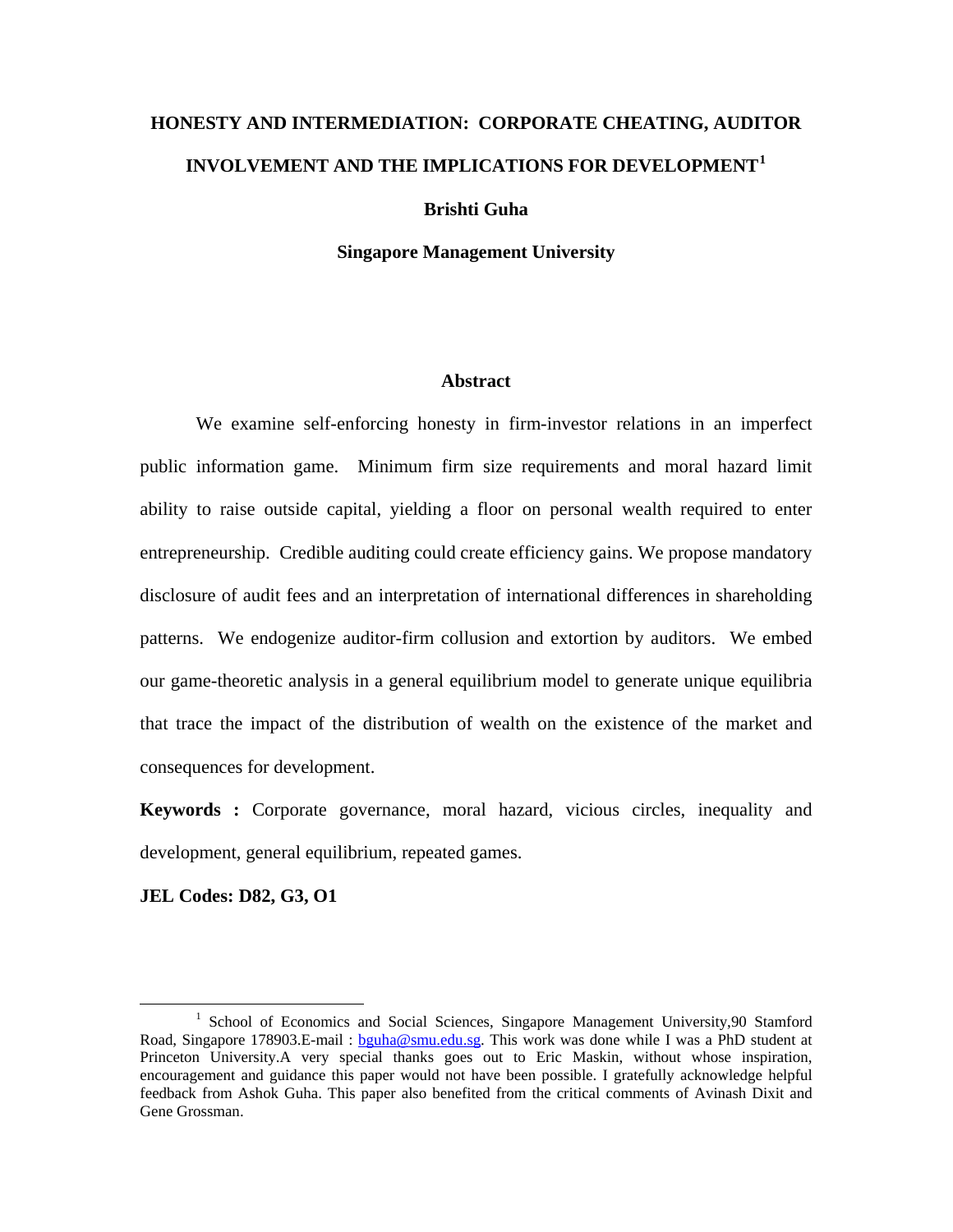# **HONESTY AND INTERMEDIATION: CORPORATE CHEATING, AUDITOR INVOLVEMENT AND THE IMPLICATIONS FOR DEVELOPMENT 1. Introduction**

Recent corporate scandals have often featured firms cheating their shareholders, with or without auditor involvement. This environment raises issues of trust in firminvestor relations and of "self-enforcing honesty". In particular, low shareholder trust obviously has adverse economy-wide repercussions. Once one expects to be dealt with dishonestly, this distrust discourages investors, leading to a collapse of industry and triggering off a recession. Honesty and trust, on the other hand, feed off each other. Focusing on the moral hazards faced by firm insiders, we ask when firm insiders will behave honestly and characterize possible equilibria in a world with stochastic market outcomes and imperfect information. We also investigate when efficiency can be improved – through market creation or increased output and welfare - by employing informed intermediaries (like auditors) and when the presence of such intermediaries could lead to honest equilibria (taking into account the auditor's possible temptations to collude with clients planning fraud or to extort blackmail from honest ones). We also discuss some policy applications of our model and predictions relating to disclosure of audit contracts, public transparency and the Sarbanes-Oxley reforms. We briefly discuss possible extensions of our work including suggestions on international differences in shareholding patterns.

The distinction between entrepreneurs who control firms and ordinary investors who do not, reflects the distribution of wealth in a society. Our exploration of this link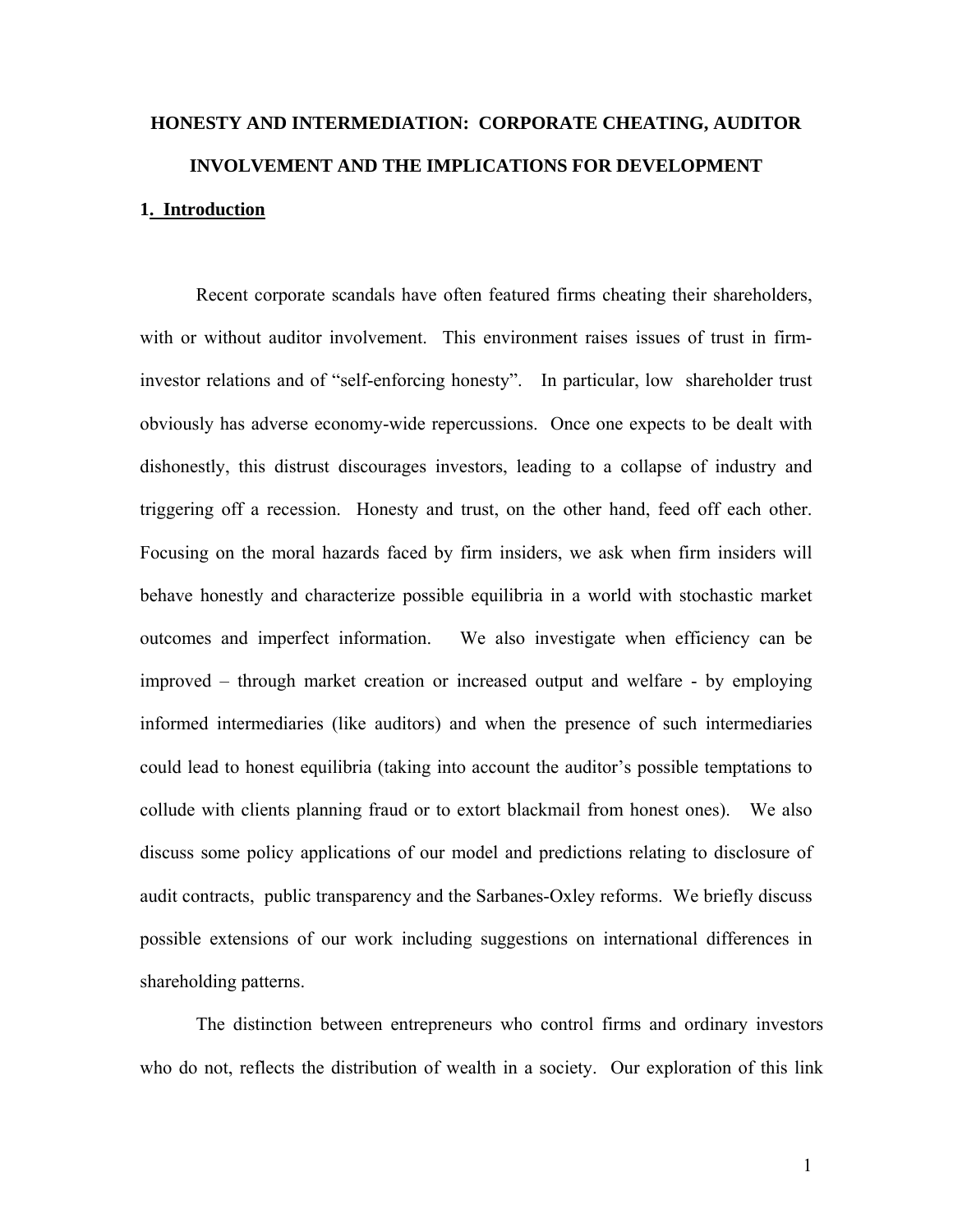leads us into the realm of development economics. We show that the level and distribution of wealth affect the growth of corporations and indeed the very existence of the share market through an angle hitherto unnoticed in the development literature – that of credibility. This has obvious implications for the processes of industrialization and growth.

While our basic tool is the infinite-horizon one-sided prisoner's dilemma game, we embed this within a general equilibrium framework. This enables us to establish the existence of a unique equilibrium for any given set of parameters. It also makes it possible for us to endogenize the set of firms that participate actively in the game and the set of investors.

#### **2. Assumptions.**

We assume that all individuals are immortal and belong to a closed community with a given wealth distribution. Their wealth is inelastic and fixed in supply, there is no saving or depreciation. Further, they cannot borrow. However, they can lend (to the outside world or to government) at a fixed rate of return R. All agents are risk-neutral.

Individuals can become entrepreneurs and set up firms. However, any enterprise requires a minimum investment of I. Entrepreneurs have no access to any external source of funds other than investors. Problems of collective action and contract enforcement are sufficient to prevent them forming partnerships among themselves. Groups that can solve these problems effectively (such as the extended business families of pre-war Japan, contemporary Korea, India and the Chinese Diaspora) can be viewed as collective entities with a combined wealth that is the relevant factor in this case. Individuals – or groups of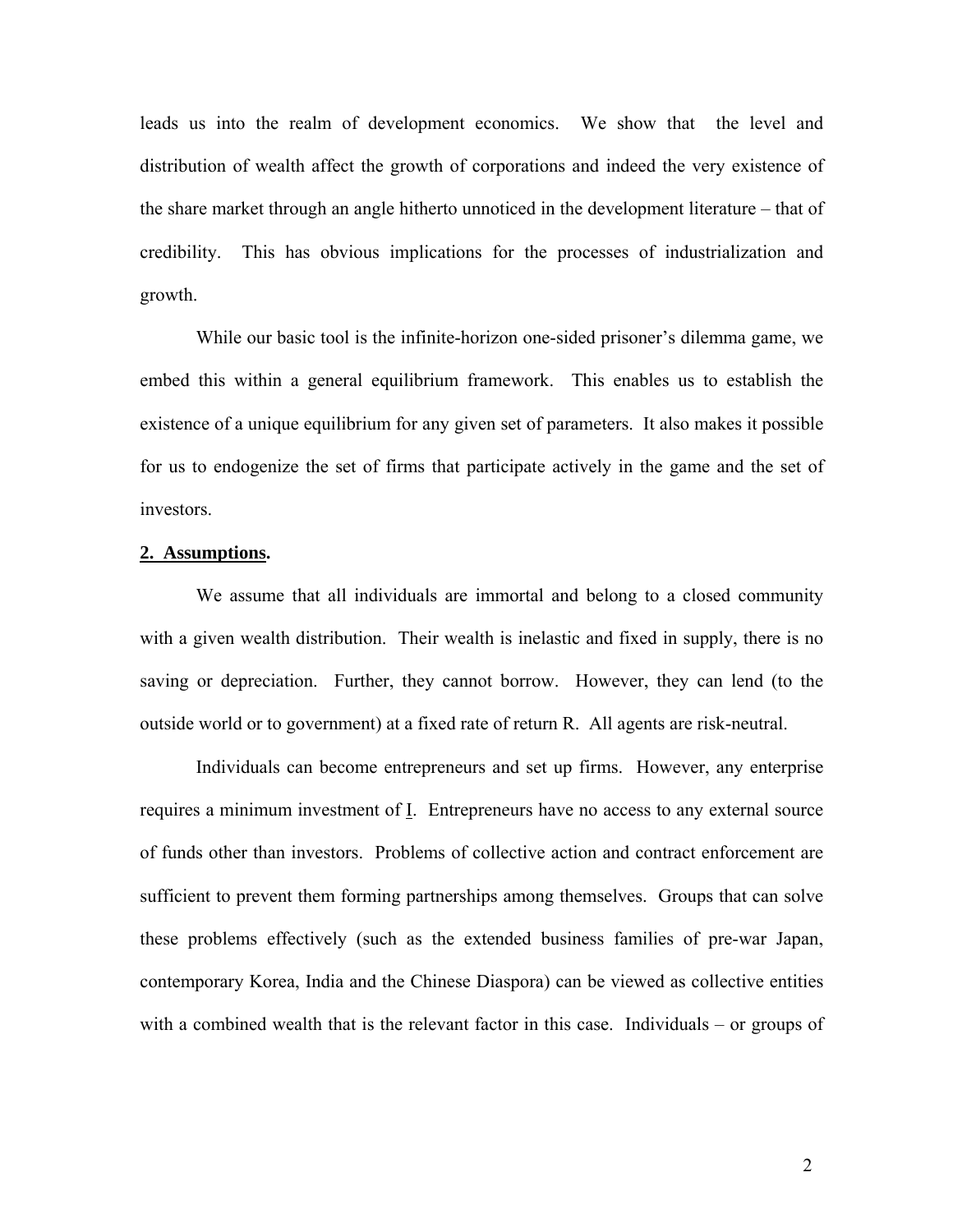this kind – with personal funds  $F \leq I$  must therefore go public in order to engage in any enterprise.

Each enterprise lasts for one period after which investors can retrieve their capital in its original form. A fresh enterprise requires refinancing by investors.

Firms experience good luck and earn a rate of profit of G on total capital with probability p, and bad luck with a rate of profit of B otherwise  $(G > B)$ .  $H = pG + (1 - p)B$ > R is the firm's profit expectation on total capital. G and B are exogenous. One may, for example, assume that output is subject to exogenous shocks while prices are fixed in the world market as in a small open economy.

Investors and firms have an understanding that all shareholders should receive an expected return of D ("dividend") on their capital. The entrepreneur in addition should receive an "autonomous" expected payment of A, not linked to the volume of insider capital. Both D and A are determined endogenously. For the bulk of this paper we shall assume that these expectations are to be achieved by paying outside investors ("shareholders" who contribute a total of S to the firm's capital) an amount DSG/H when luck is good and DSB/H when it is bad. The firm is to retain  $(A + DF)G/H$  and  $(A +$ DF)B/H under good and bad luck respectively. The outside investor's expected income then works out at

$$
pDSG/H + (1 - p)DSB/H = DS[pG/H + (1 - p)B/H] = DS
$$

while the insider's income expectations add up similarly to  $A + DF$ . These income expectations sum to A + D(F + S) which is equal to the total profits of the enterprise H(F + S), implying  $A = (H - D)(F + S)$ . In essence, we confine ourselves to a pure equity contract for most of the analysis that follows.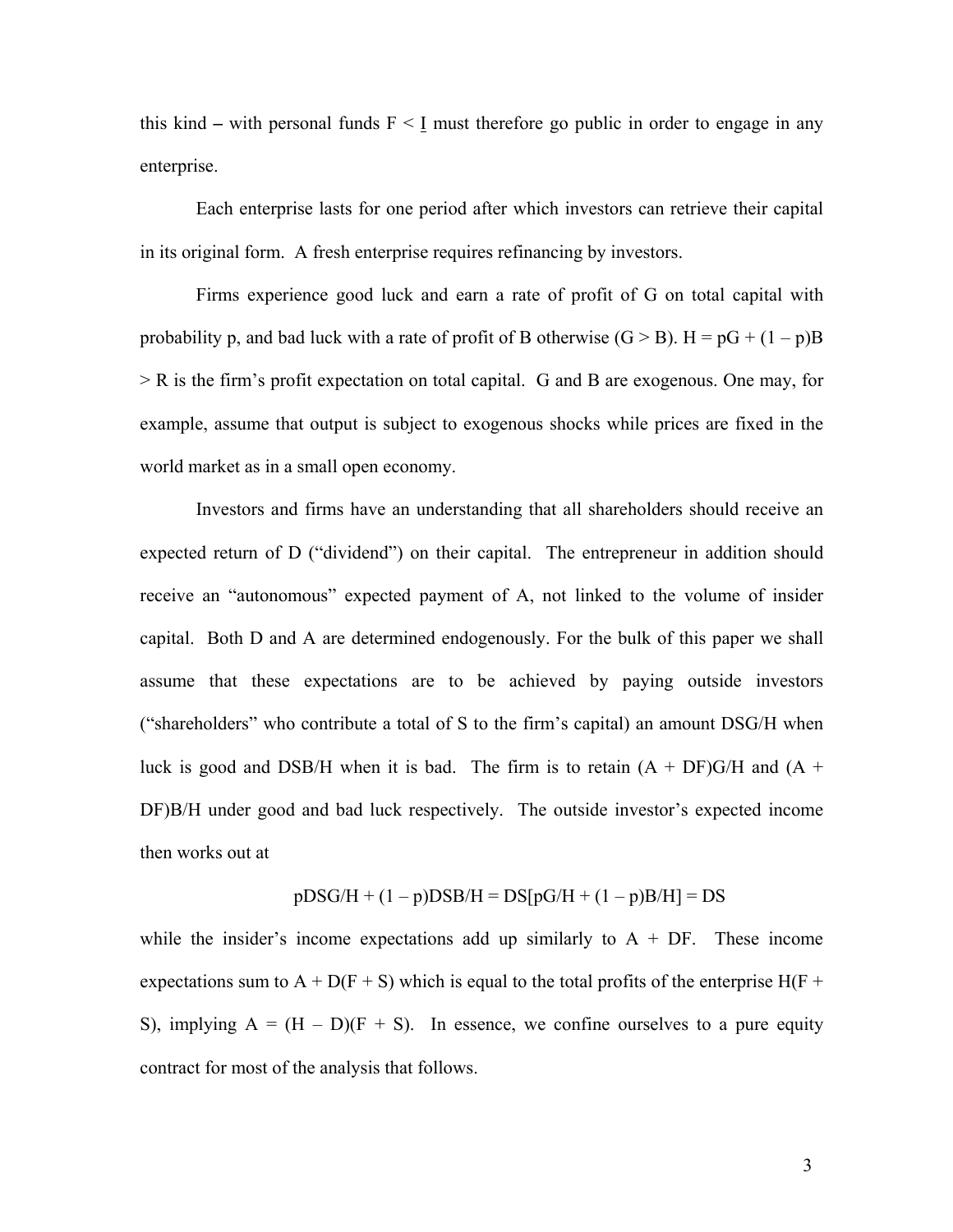However, we shall later consider other contracts that promise the same return to the investor and endogenize the firm's choice between these alternatives.

We assume that  $DB/H < R$ , so that investors prefer not to enter the industry if they expect to receive only their bad luck dues. A sufficient condition for this to hold for all non-negative D and positive R is that B should be non-positive.

The parameters F, S, G, B and p are common knowledge. But the actual realization of the firm is not observable by outsiders or legally verifiable. Therefore, the understanding is not a fully enforceable contract. The firm can cheat by distributing DSB/H to its outside investors even when luck is good.

There is a publicly observable signal that detects cheating by investors with an accuracy (probability) of q with a one period lag and there is collective memory of past cheating.

We retain all these assumptions throughout the subsequent analysis. However, we do have two separate models of the firm, each with its own distinctive characteristics. In the first model, we assume that the firm derives its identity from the investment of its own capital F in firm-specific assets (a la Oliver Williamson) that are valueless outside the firm; and that outside investors have a contractually guaranteed priority of claim in the event of liquidation of the firm. The latter is enforceable because the assets of a firm that has shut shop are verifiable and its payouts are common knowledge. In the second model, we withdraw these assumptions.

Of our assumptions, the one that needs further discussion is that of no savings. We assume zero savings so as to focus on the distinctive consequences of cheating without our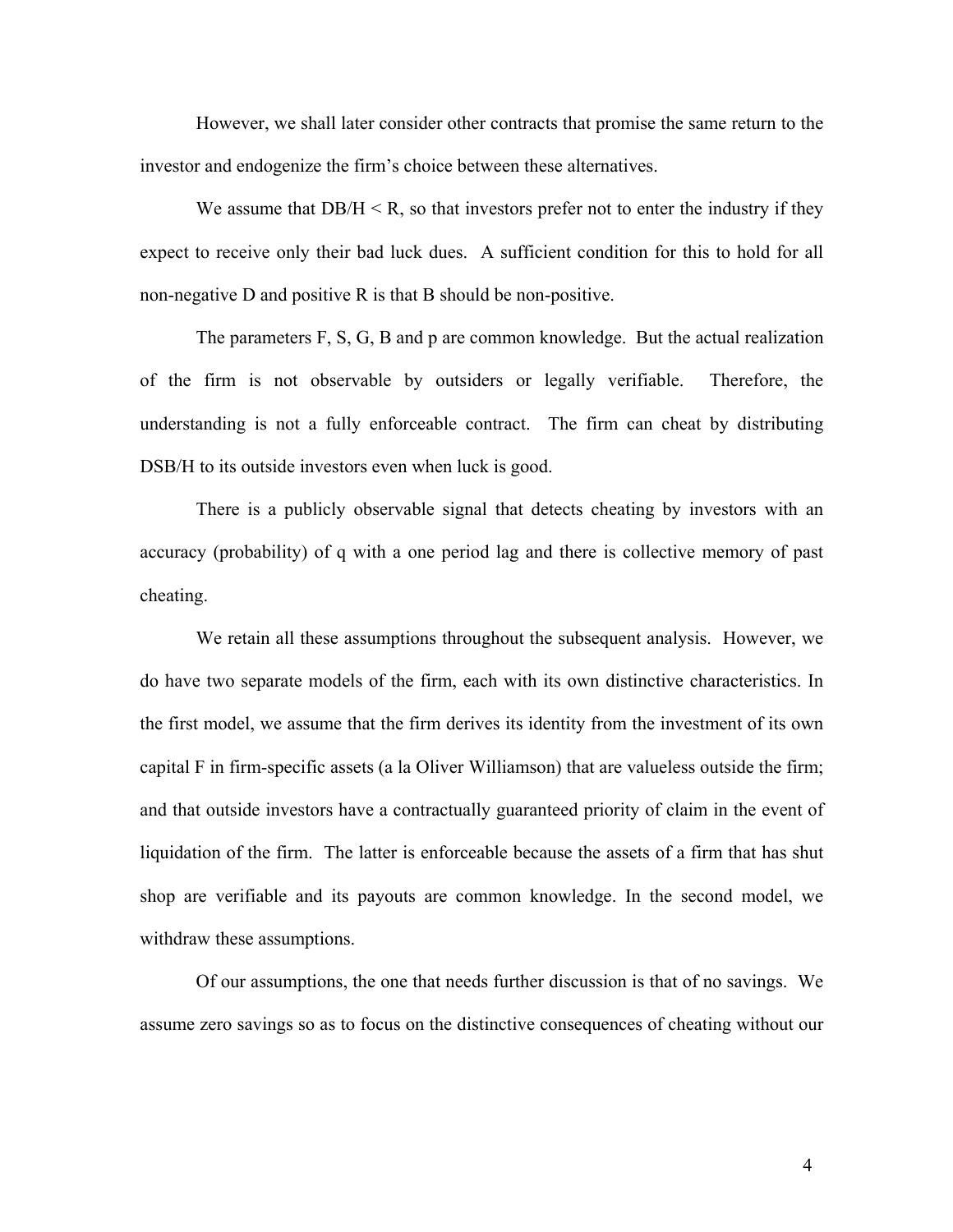results being obscured by the changing dynamics of the accumulation and distribution of wealth. A justification for the assumption is provided in the Appendix.

#### **3. The Model with Firm-specific Assets**

Cheating offers the firm an instant gain of

$$
G(F + S) – (A + DF)G/H – DSB/H
$$

$$
= (G – B)DS/H.
$$

But it also involves the risk of detection by the public signal. Exposure of a firm as a cheat triggers instant collective withdrawal of all investment. Thus, detection implies closure of the firm and loss of its capital as well as of its future stream of profits from honest operation. Cheating therefore is deterred if

(1) 
$$
\frac{(G-B)DS}{H} \leq q\delta \left[ \frac{\{A+DF\}}{(1-\delta)} \right].
$$

Substituting for A from the relationship  $A = (H - D)(F + S)$  and rearranging,

(2) 
$$
q \ge \frac{(1-\delta)DS(G-B)}{\delta H[(F+S)H-DS]} = q^*(D).
$$

The firm will have no incentive to cheat if the probability of detection exceeds the ratio of cheating gains to the present value of future profits lost in the event of detection.

Alternatively, we can derive a ceiling for D:

(3) 
$$
D \leq \frac{q\delta H^2(F+S)}{q\delta H S + LS(1-\delta)}.
$$

Here  $L = G-B$ .

Writing s for S/F, (3) translates into

(4) 
$$
s \leq \frac{q\delta H^2}{[D\{q\delta H + L(1-\delta)\} - q\delta H^2]} = s^*.
$$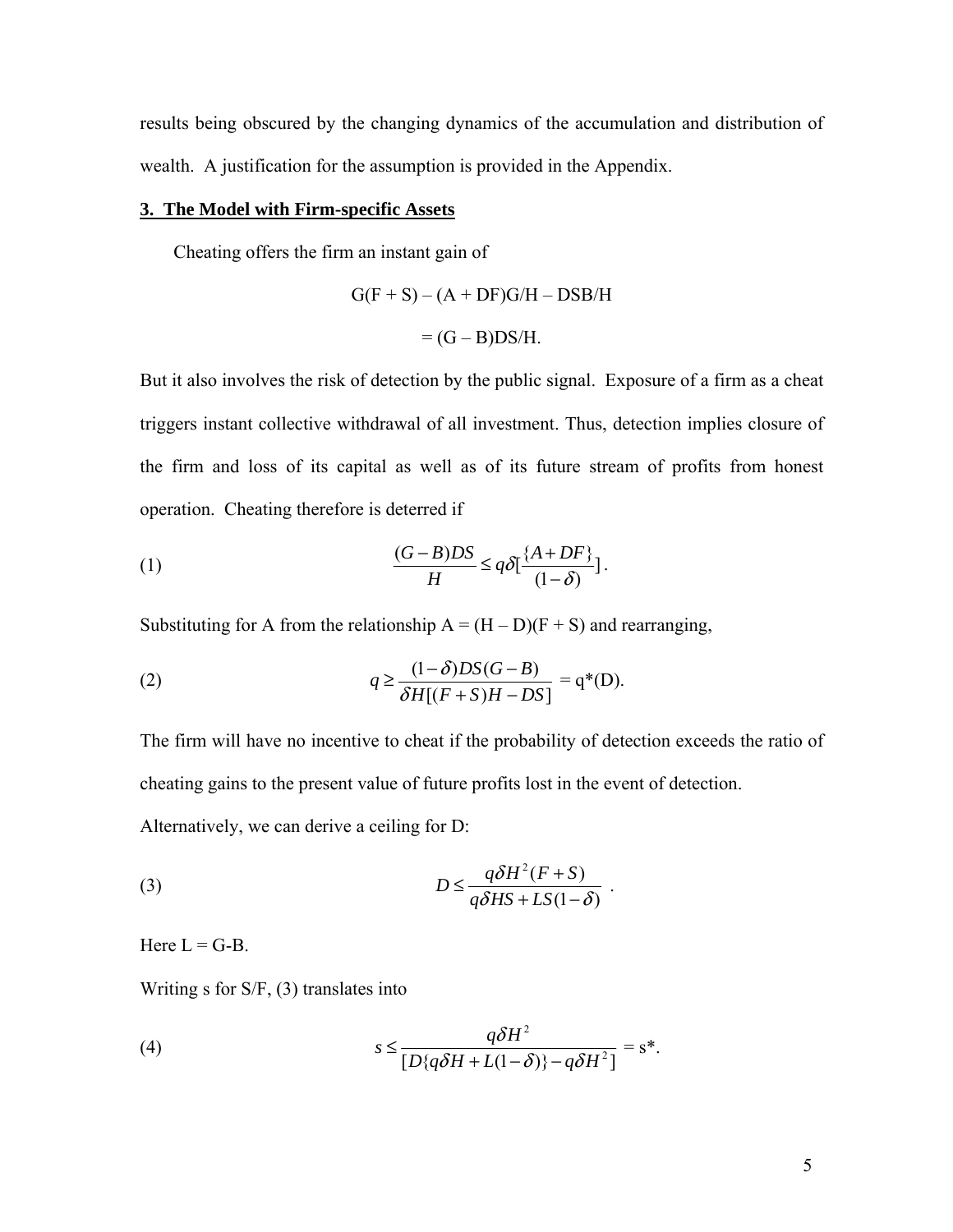(3) or equivalently, (4) represents a credibility constraint. The insider knows that, if s exceeds the limit set by (4), investors will expect him to cheat and will not therefore invest. (3) and (4) are subject to the insider's participation constraint  $A \ge 0$  – without which the insider would prefer to invest his capital in other firms rather than go into business himself since his income as an outside investor would exceed his income as an insider.  $A \ge 0$ implies

(5) H ≥ D.

However, as long as  $D \leq H$ , the insider's expected gains will rise with outside investment: so profit maximization will drive s up to the limits of credibility, turning the inequality (4) into an equation indicating the insider's demand for outside capital. In the space (s, D), (4) determines a function s\*(D) that can be represented by a rectangular hyperbola asymptotic

to the vertical D-axis and to the horizontal 2  $(1-\delta)$  $D = \frac{q\delta H}{r}$  $q\delta H + L$  $=\frac{q\delta H^2}{q\delta H + L(1-\delta)}$ . Intuitively, the moral

hazard of the insider (his temptation to cheat) is an increasing function of D (the rate of return expected by outside investors) as well as of s (the ratio of outsider to insider capital). Any increase in D must therefore be offset by a decrease in s if the firm is to be deterred from cheating.

D (or s) also determines the minimum wealth that an entrepreneur needs to enter the field. Since the firm needs to reach a minimum size I to be functional, it cannot come into being unless

$$
\frac{\underline{I} - \underline{F}}{\underline{F}} \leq s^*.
$$

This implies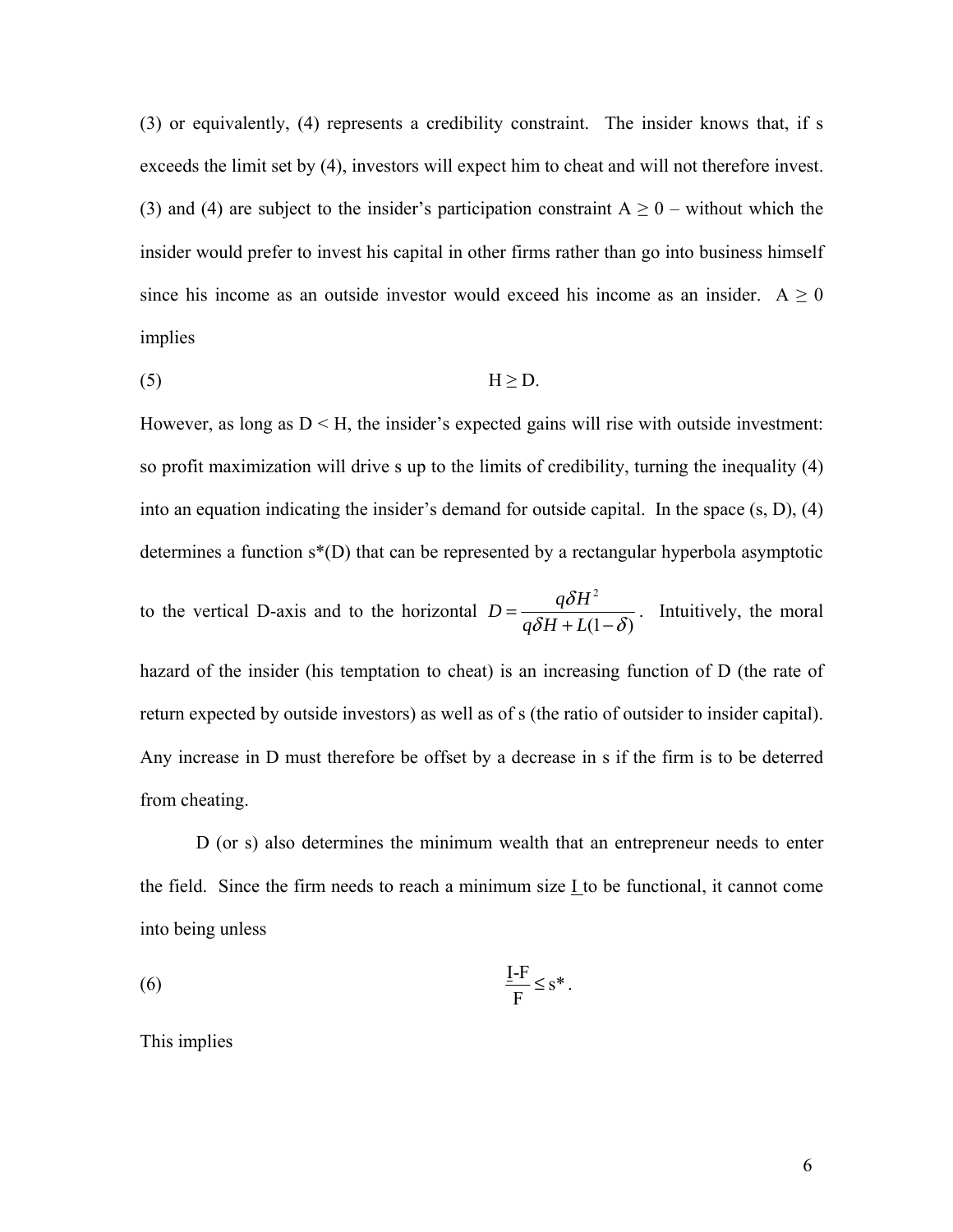(7) 
$$
F \ge \frac{1}{1+s^*} = F^*.
$$

 $F^*$  is the minimum wealth requirement for entry and depends on the level of s (or D).

Now suppose K is the aggregate wealth of the economy and  $P(W)$  the fraction of total wealth owned by those with wealth below W. Then the total demand for outside capital generated by the entrepreneurs who can enter is

(8) 
$$
X_{d} = K[1 - P\{\frac{I}{1+s^{*}(D)}\}]s^{*}(D)
$$

Here, the term in square brackets represents the ratio of entrepreneurial capital to the total wealth of the economy. The RHS, therefore, represents the amount of outside capital that entrepreneurs can apply for without compromising their credibility. As D falls, not only can each firm credibly apply for more outside investment, but also more firms can enter and create additional demand for capital.

The total supply of outside capital is the total wealth of those below the minimum threshold required for entry:

$$
X_s = KP[\frac{I}{1+s^*(D)}].
$$

This is subject to the outside investor's participation constraint  $D \ge R$  that assures investors of their opportunity

With the supply and demand functions for outsider capital thus defined, three kinds of equilibrium are possible:

First, (Case 1) a regular interior equilibrium with  $H > D > R$  (Fig. 2) characterized by (10)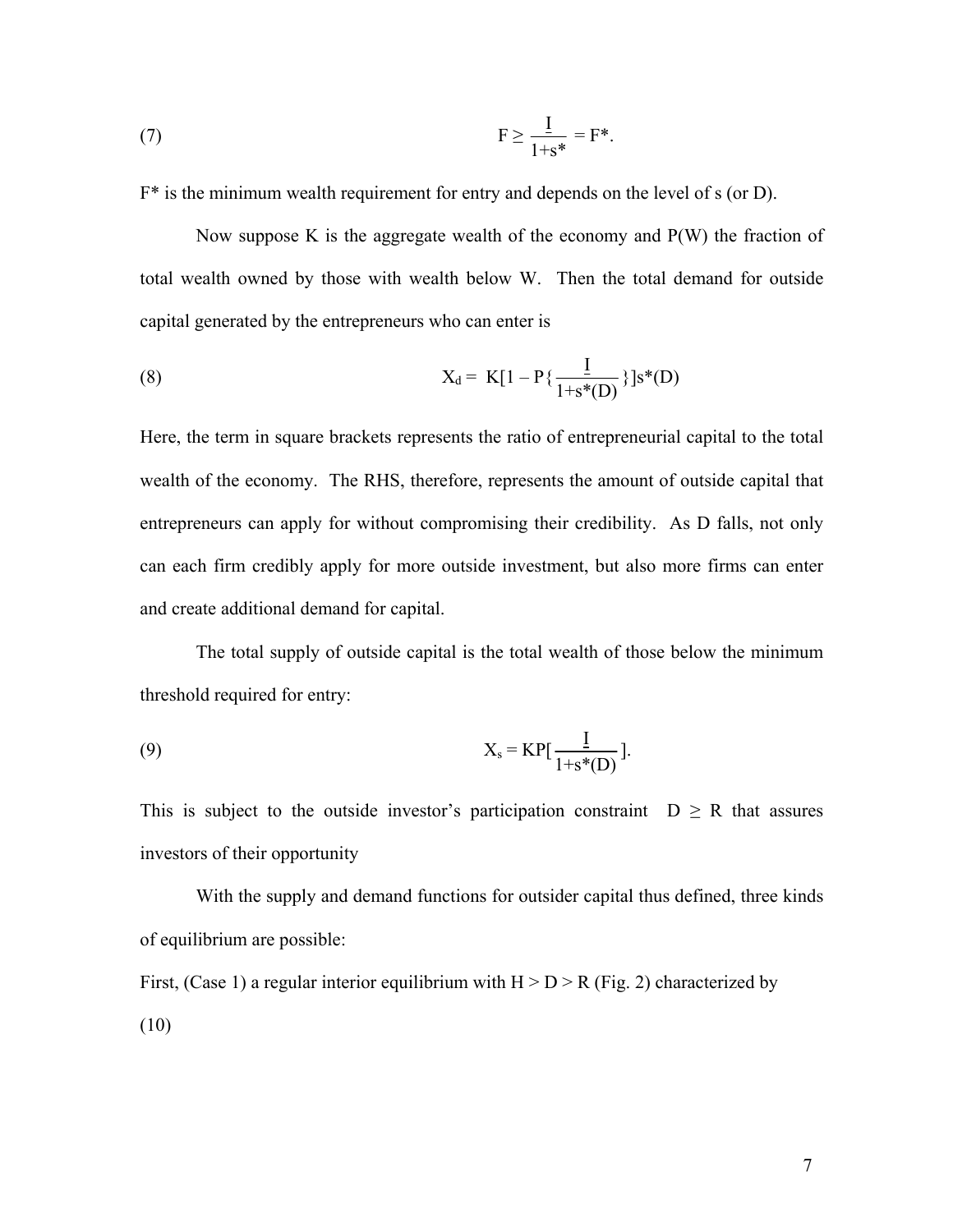$$
s^{*}(D) = \frac{P(\frac{\underline{I}}{1+s^{*}(D)})}{1-P(\frac{\underline{I}}{1+s^{*}(D)})}.
$$

A striking characteristic of this is that, for given I, the equilibrium value of  $s^*$  is uniquely determined by the distribution of wealth alone. If we write P as a function of s\*,  $P = Q(s^*)$ , equation (10) reduces to

(10a) 
$$
s^* = Q(s^*) / \{1 - Q(s^*)\},
$$

which has a unique solution. In this equilibrium, outside capital is fully employed without being in excess demand. The optimal ratio of outsider to entrepreneurial capital exactly corresponds to the ratio of wealth owned by those below the minimum wealth requirement for entry to that owned by those above. The interior equilibrium occurs for parameter ranges such that

$$
s^*(H)[1 - P(\frac{\underline{I}}{1 + s^*(H)})] < P(\frac{\underline{I}}{1 + s^*(H)}),
$$

and

$$
P(\frac{\underline{I}}{1+s^*(R)}) < s^*(R)[1-P(\frac{\underline{I}}{1+s^*(R)})].
$$

Second, (Case 2) an equilibrium in which  $D = H$ , the participation constraint of the firm is binding and capitalists are indifferent between setting up their own businesses and investing in others (Fig. 3). This equilibrium occurs for parameters such that

$$
s^*(H)[1 - P(\frac{L}{1 + s^*(H)})] > P(\frac{L}{1 + s^*(H)}).
$$

Third, (Case 3) an equilibrium in which  $D = R$ , the participation constraint of the investor binds and investors are indifferent between investing in the firm and in their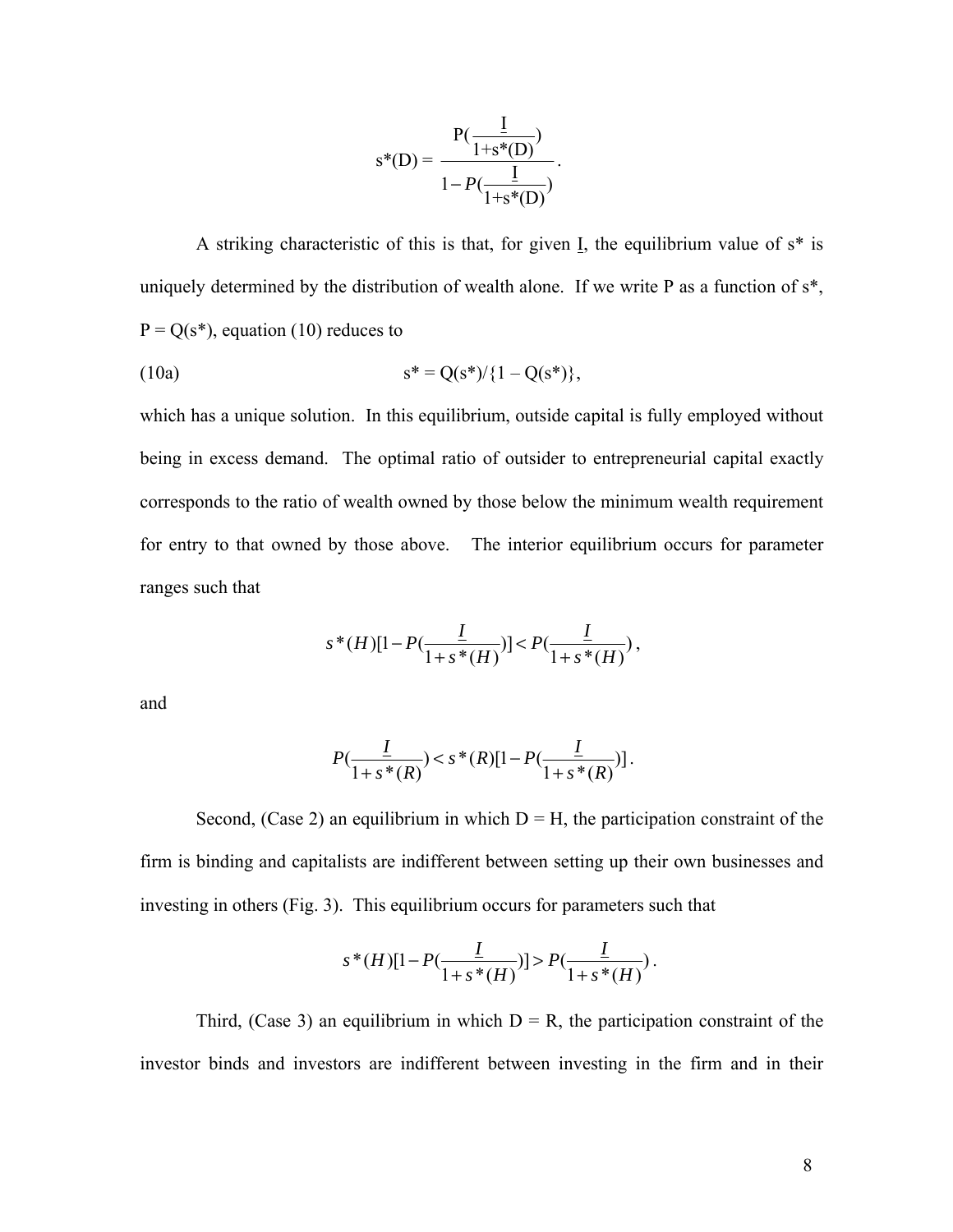outside option<sup>1</sup> (Fig. 4). Here there is an excess supply of capital which has taken shelter in its outside option. This equilibrium occurs for parameter ranges such that

$$
P(\frac{\underline{I}}{1+s^*(R)}) > s^*(R)[1-P(\frac{\underline{I}}{1+s^*(R)})].
$$

There also remains a possibility (Case 4) that no market may exist. If  $W_{max}$  is the wealth of wealthiest individual,  $P(W_{max}) = 1$ . Suppose that  $s^*(D_{min}) = (\underline{I} / W_{max}) - 1$ . Then for all  $D \ge D_{\text{min}}$ ,  $X_d = 0$ . The demand curve lies in the positive quadrant only for  $D < D_{\text{min}}$ . Now, if  $D_{\text{min}} < R$ , the minimum supply price of outside capital, the demand and supply curves will not intersect. No equilibrium will be possible (Fig. 5). Note that a low  $W_{\text{max}}$ implies a higher  $s^*$  (D<sub>min</sub>), and therefore a low D<sub>min</sub>. Thus if the society is a poor one without any rich individuals, a market is not likely to exist.

To sum up, without auditing, and when insiders' assets are firm-specific, only those with wealth above a certain floor can become entrepreneurs. Moreover, a market may not exist if no one in the society has wealth above a particular floor. However, if a market exists, there can be three different types of equilibria depending on the distribution of wealth. Only one of these is an interior equilibrium (with insiders earning strictly more than outsiders, who in turn have invested all their wealth in the enterprise and earn strictly more than the outside opportunity R). In the second equilibrium, insiders are just indifferent between becoming an entrepreneur and becoming an outside shareholder in another firm : while in the third, outsiders are indifferent between financing the enterprise and the outside opportunity – but some outsider capital is necessarily not invested in the enterprise.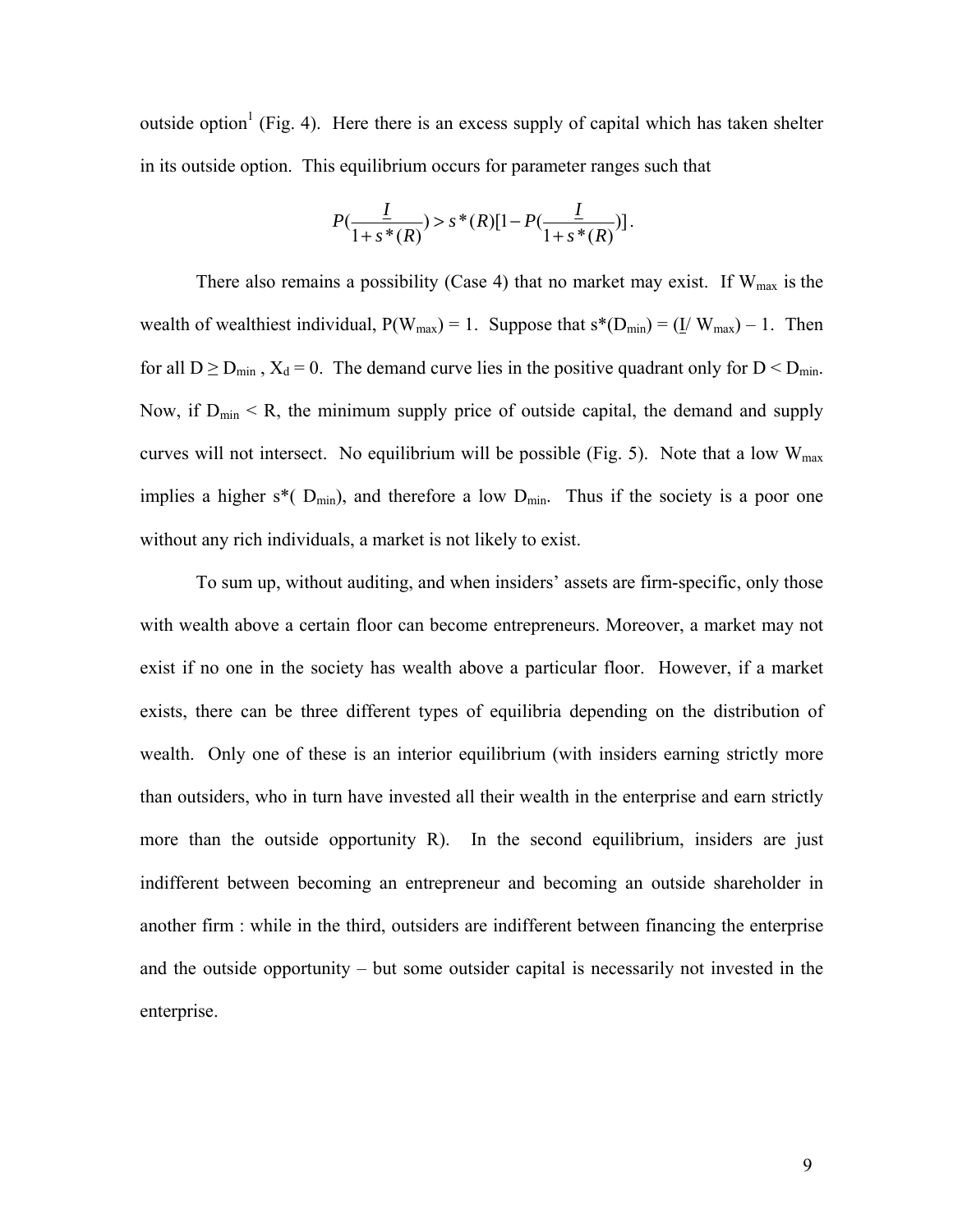#### **4.The Model with Redeployable Assets**

In this case, firms that are exposed as cheats and dissolved due to loss of investor confidence do not lose their capital. They can in fact withdraw their capital without cost and reinvent themselves as outside investors in other firms. Now the other option firms have is simply to get the outside opportunity cost on their funds. They will take whichever option gives them more.

Cheating will be deterred only if

(11) 
$$
\frac{(G-B)DS}{H} \leq \frac{q\delta\{A+DF-\max\{D,R\}F\}}{(1-\delta)}.
$$

Assume first that  $D > R$ . This implies

$$
A \ge \frac{LDS(1-\delta)}{q\delta H}.
$$

Substituting for A in terms of D, one derives the inequality

(12) 
$$
D \leq \frac{H^2(F+S)q\delta}{(F+S)q\delta H + LS(1-\delta)} = D^{**}.
$$

Alternatively, we can express this as a ceiling on s:

(13) 
$$
s \leq \frac{q\delta H(H-D)}{[DL(1-\delta)]-q\delta H(H-D)]} = s^{**}(D),
$$

or as a lower limit to q:

(14) 
$$
q \ge \frac{s(1-\delta)LD}{\delta H(H-D)(1+s)} = q^{**}(D).
$$

As in the model with firm-specific assets, the profit maximizing firm will expand up to the limit represented by (13), converting this inequality into an equation.  $s^{**}(D)$  can then be represented in the positive quadrant of the (s, D) space by a curve that intercepts the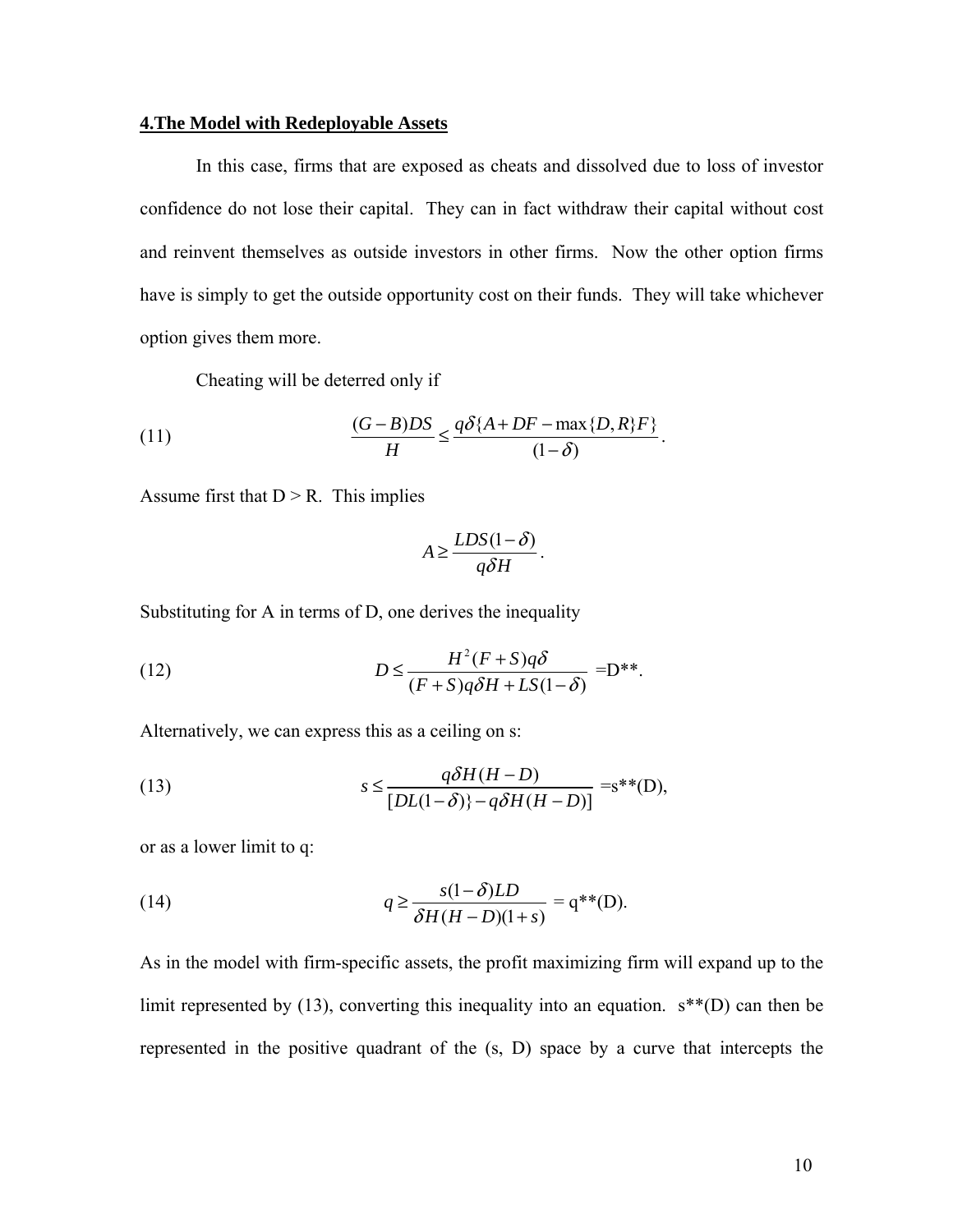vertical D-axis at  $D = H$  and declines monotonically to a horizontal asymptote at

$$
D = \frac{q\delta H^2}{q\delta H + L(1-\delta)}.
$$

 If however this asymptote is less than R, we must redo our calculations from the point at which the s\*\*(D) curve dips below  $D = R$ . Assuming  $D \le R$ , inequality (11) now yields

$$
D \le \frac{q\delta H[(F+S)H - RF]}{q\delta HS + LS(1-\delta)} \le R
$$
  
Or  $q < \frac{RLS(1-\delta)}{\delta H(H-R)(F+S)}$   
Or  $s \le \frac{q\delta H(H-R)}{[RL(1-\delta)] - q\delta H(H-R)]} = s^{**}.$ 

These limits are independent of D, and therefore constant at the values reached by inserting  $D = R$  in (13) and (14).

 As in the model with firm-specific assets, all this imposes a minimum wealth requirement for entry and, in interaction with the distribution of wealth in the economy, generates a demand curve for, and a supply curve of, outside capital. The demand curve  $X_d(D)$  differs from that in the previous model in that it (1) intercepts the vertical axis at D = H instead of having a horizontal segment at this level, and (2) becomes vertical below D  $= R$  (Fig. 6). In consequence of the first property, one of the three kinds of possible equilibria for the previous model disappears in this: there cannot be an equilibrium in which the firm's participation constraint binds  $-$  D cannot equal H. The second property does not however imply any further restriction on the varieties of possible equilibria. The case where no equilibrium exists in the previous model may also be replicated in this.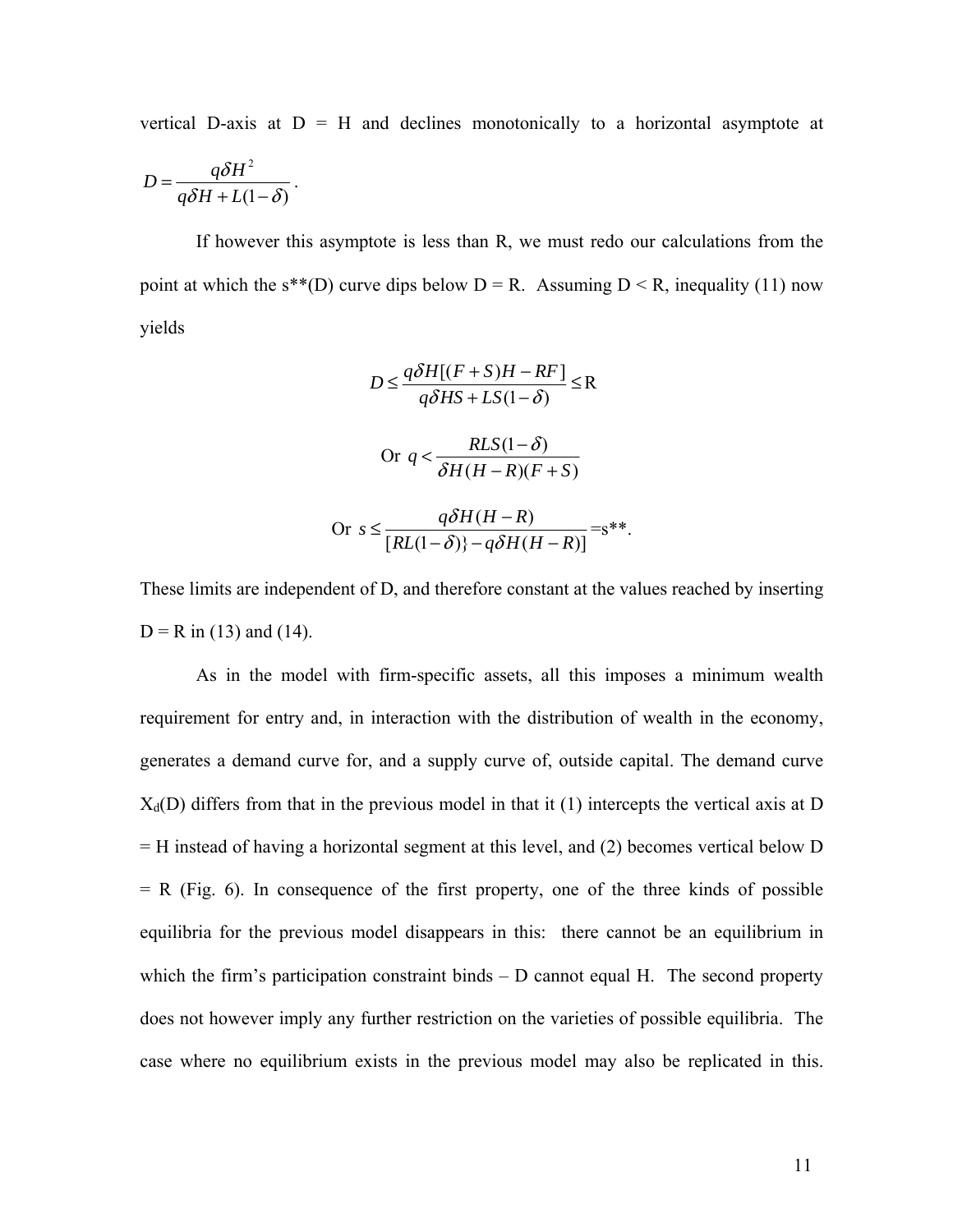Here in fact if  $s^{**}(R)$  implies a minimum entry requirement in excess of  $W_{max}$ , no demand curve for outside capital will exist at all.

 To sum up, without auditing, and when insiders' assets are redeployable, there is again a certain floor on the wealth needed to become an entrepreneur. Again, a market may not exist if no one in the society has wealth above a particular floor. If a market exists, there can be two different types of equilibria depending on the distribution of wealth. One of these is an interior equilibrium (with insiders earning strictly more than outsiders, who in turn have invested all their wealth in the enterprise and earn strictly more than the outside opportunity R). In the other, outsiders are indifferent between financing the enterprise and the outside opportunity but some outsider capital is necessarily not invested in industry.

#### **5. Inequality, the Share Market and Development**

Our model sheds some light on a major barrier to industrialization in many poor countries. In such countries, even when enough aggregate wealth exists to support largescale industry, its mobilization and concentration is often impossible if it is spread too widely. If not too many individuals are wealthy enough to set up businesses on their own, others may find it difficult to raise supplementary funds to do the same. The constraints on borrowing are well-known and have been extensively studied. We show that raising capital from the share market runs into a similar credibility constraint, a limit on the ratio of outsider to insider capital set by concerns over cheating. This accounts in part for the relative underdevelopment of share markets in most poor countries<sup>2</sup>. It explains why most firms in such countries are set up by extended family groups (the Zaibatsu of nineteenth and early twentieth century Japan, the Korean chaebol and the family firms of India and of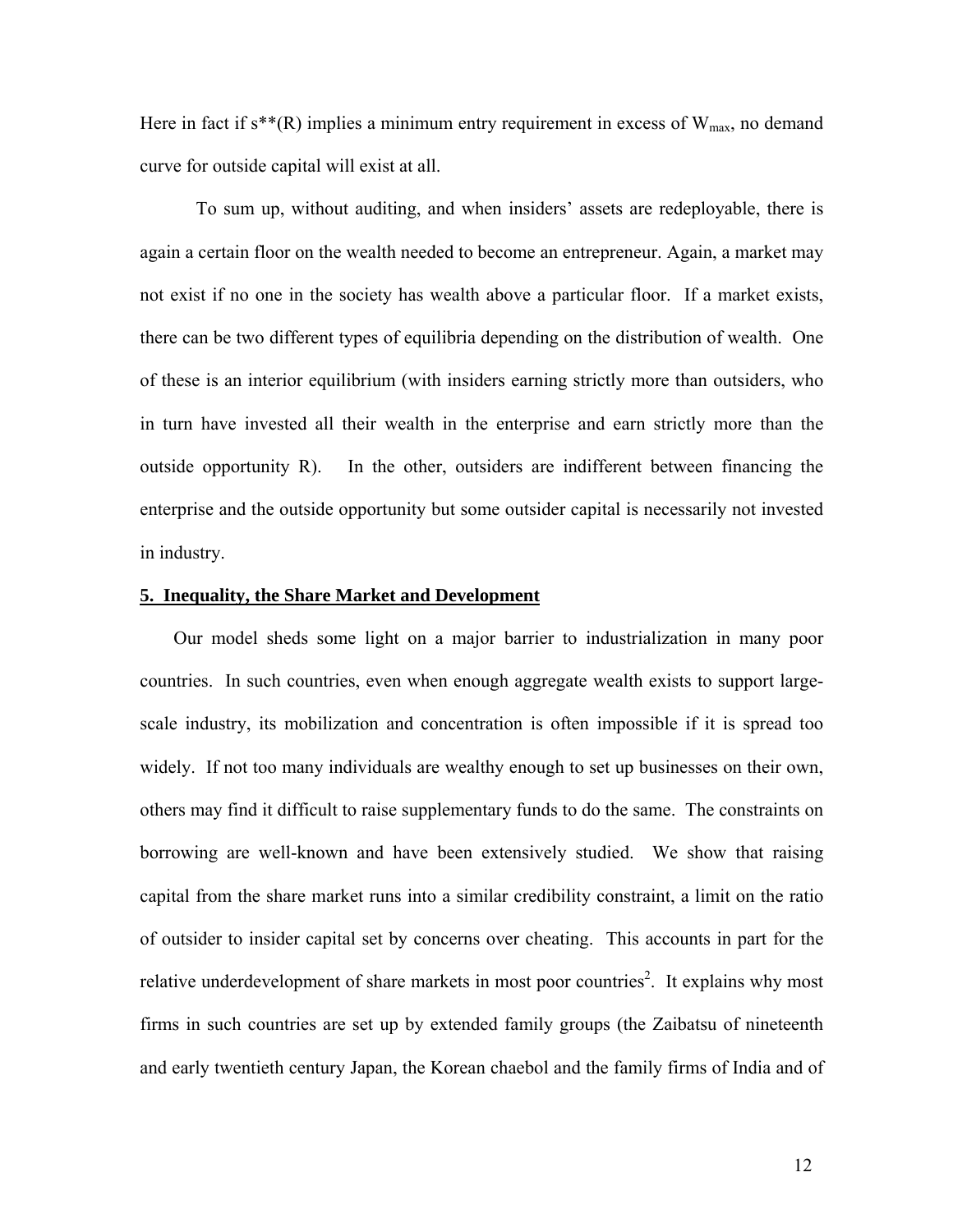the Chinese business sphere) within which capital can flow freely because of a degree of trust and reciprocity among the members. It also accounts for the efforts of governments like the Korean to deliberately foster inequality so as to facilitate the accumulation of personal fortunes that could help in building up credible large-scale industries<sup>3</sup>.

If, however, a market exists, and particularly if we have an interior equilibrium of the kind depicted in Fig. 2, the role of wealth inequality changes. Here, the equilibrium ratio of outsider to insider capital s\* is, for any given I, uniquely determined by the distribution of wealth; and it can be shown that the more egalitarian the distribution of a given aggregate wealth (in the sense of a higher P( ) for any W), the higher must s\* be in equilibrium: the demand curve for outside capital  $X_d(D)$  will lie further to the left, the supply curve  $X_s(D)$  further to the right, so that D will be lower – not surprisingly, given the negative relationship between D and s\* and the higher equilibrium value of s\*. Indeed, as the distribution of wealth becomes more equitable, the equilibrium level of D may fall to R (as in Fig. 4); increase in equity beyond this point leads to the disappearance of the market.

 This view of equity as an inhibitor of industrialization contrasts starkly with the received wisdom articulated, for example, by Murphy, Shleifer and Vishny [1989]. They see equity as laying the foundations of industrialization by creating a large homogeneous mass market for manufactures. This, however, is essentially a demand effect. It affects production only in a closed economy, where the consumption and production patterns must coincide. In a small open economy, the two are independent.

A wealthier economy with the same degree of inequality  $-$  i. e. with higher aggregate wealth but the same Lorenz curve – would have the opposite characteristics.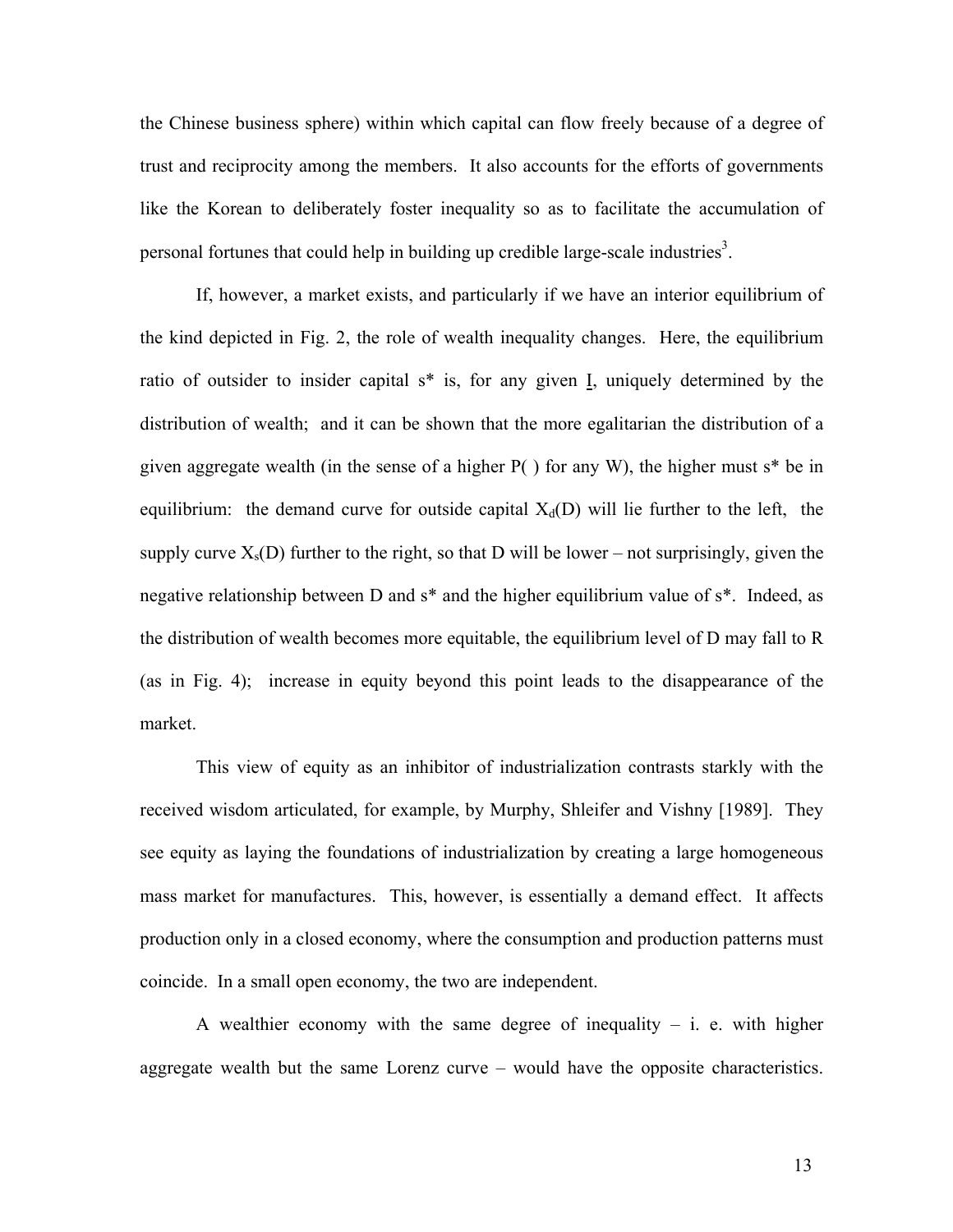The fraction of total wealth P(W) owned by people with less than a given level W of personal wealth will be smaller; given I, the minimum investment requirement for each firm, outsider capital requirements will be lower in equilibrium, thus permitting a higher expected income D for outside investors. It becomes easier to sustain a credible capital market – an addition to the long list of factors that tend to make industrialization a cumulative process and create vicious circles that retard the development of poorer economies.

 Finally, an increase in minimum firm-size requirements I with the same level and distribution of wealth will increase P for any given s\*, thereby depressing the demand curve for outside capital and driving up the supply curve, reducing D and increasing s\* in equilibrium. Thus, technological indivisibilities make it more likely that markets would collapse.

#### **6. The Role of the Auditor**

The induction of an auditor who can detect and expose cheating by firms changes the picture. It opens the door to Pareto improvements in equilibrium. It accomplishes this essentially by relaxing the credibility constraint.  $s^*(D)$  or  $s^{**}(D)$  increase for any level of D. Firms can mobilize more outside capital for a given rate of payout. Also, the minimum wealth level required for entry falls, so that more entrepreneurs enter. The demand curve for outside capital shifts upward; so does the supply curve (since more entrepreneurs means fewer outside investors) – though their intercepts on the D-axis do not shift. We prove this below and then discuss the consequences for the different kinds of equilibrium specified above.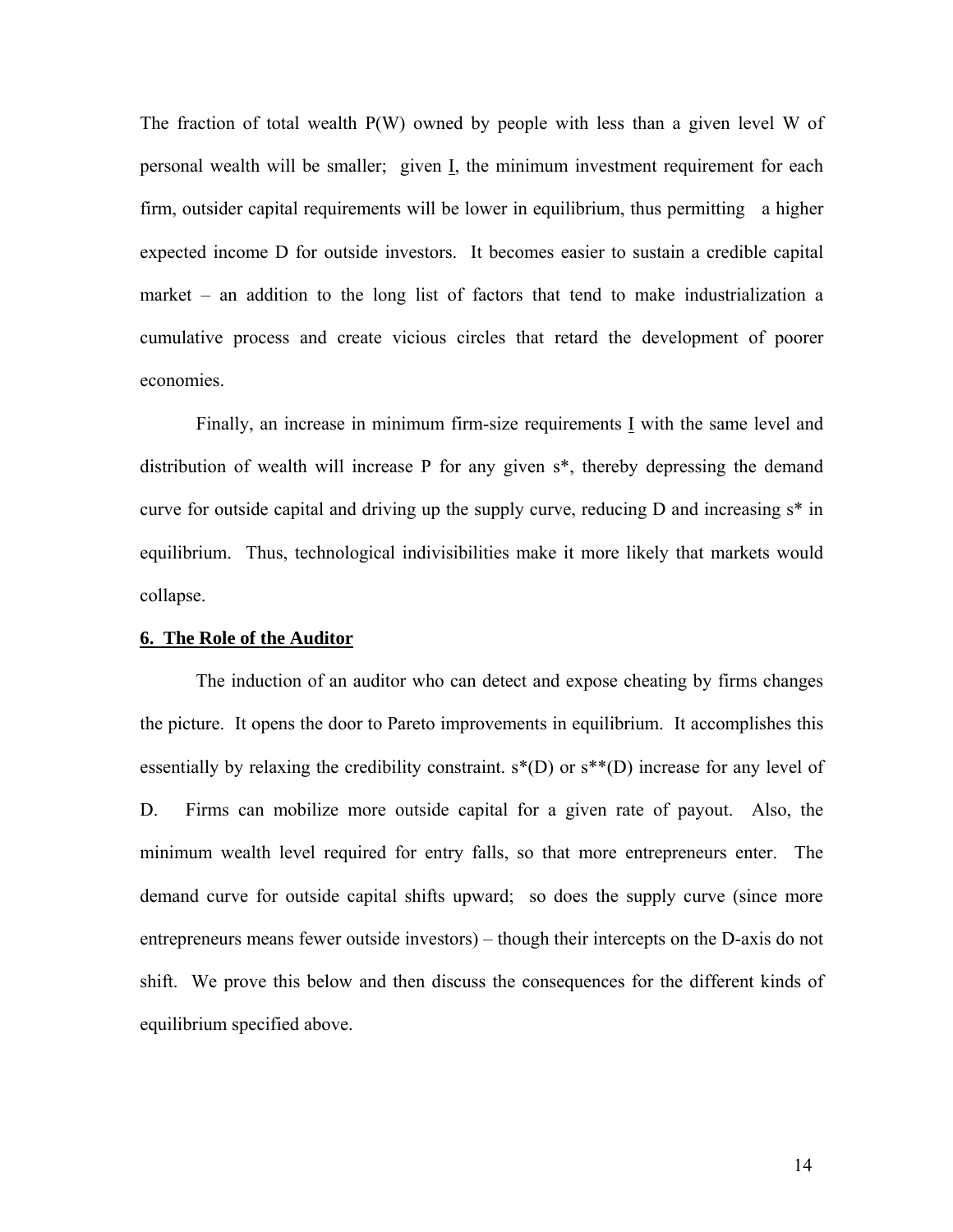Let V denote the fee to be paid each period to a firm-hired auditor. Auditors are paid at the beginning of each period. If the investors receive low returns, the auditor investigates and then delivers an audit report revealing whether the firm cheated or has just been unlucky. At this stage, the firm and the auditor can bargain with each other, the firm offering a bribe in exchange for a favorable report, the auditor demanding extra payment for such a report. We discuss below the feasible strategies open to each of the actors in this scenario.

First, *firms* may or may not engage auditors at time  $t = 0$ , paying an agreed fee. In either event, they may or may not cheat. If they have hired an auditor and cheated, they may or may not choose to bribe him by offering an extra payment coincidentally with the delivery of a favourable audit report. They could make the offer right at the outset of the period (say at the time of hiring) or later after the cheating and perhaps the investigation has occurred. If they have hired an auditor and not cheated, and the auditor demands an extra payment for certifying to the fact, they may pay or not pay.

Second, the *auditor* accepts a fee at  $t = 0$  and investigates whether cheating has occurred. If it has, he could truthfully report the fact or suppress it for a bribe. If it has not, he could truthfully report this without additional demands or demand a payment for such a report. He also however has the option of negotiating at the outset of the period with the firm, offering it a clean report card in exchange for a bribe, both to be delivered at the end of the period.

Third, *investors* observe at  $t = 0$  whether firms have hired auditors or not. Depending on the information regime assumed, they may or may not get to know the auditor's fees. They then decide whether to invest in a firm or not. At  $t = 1$ , they may or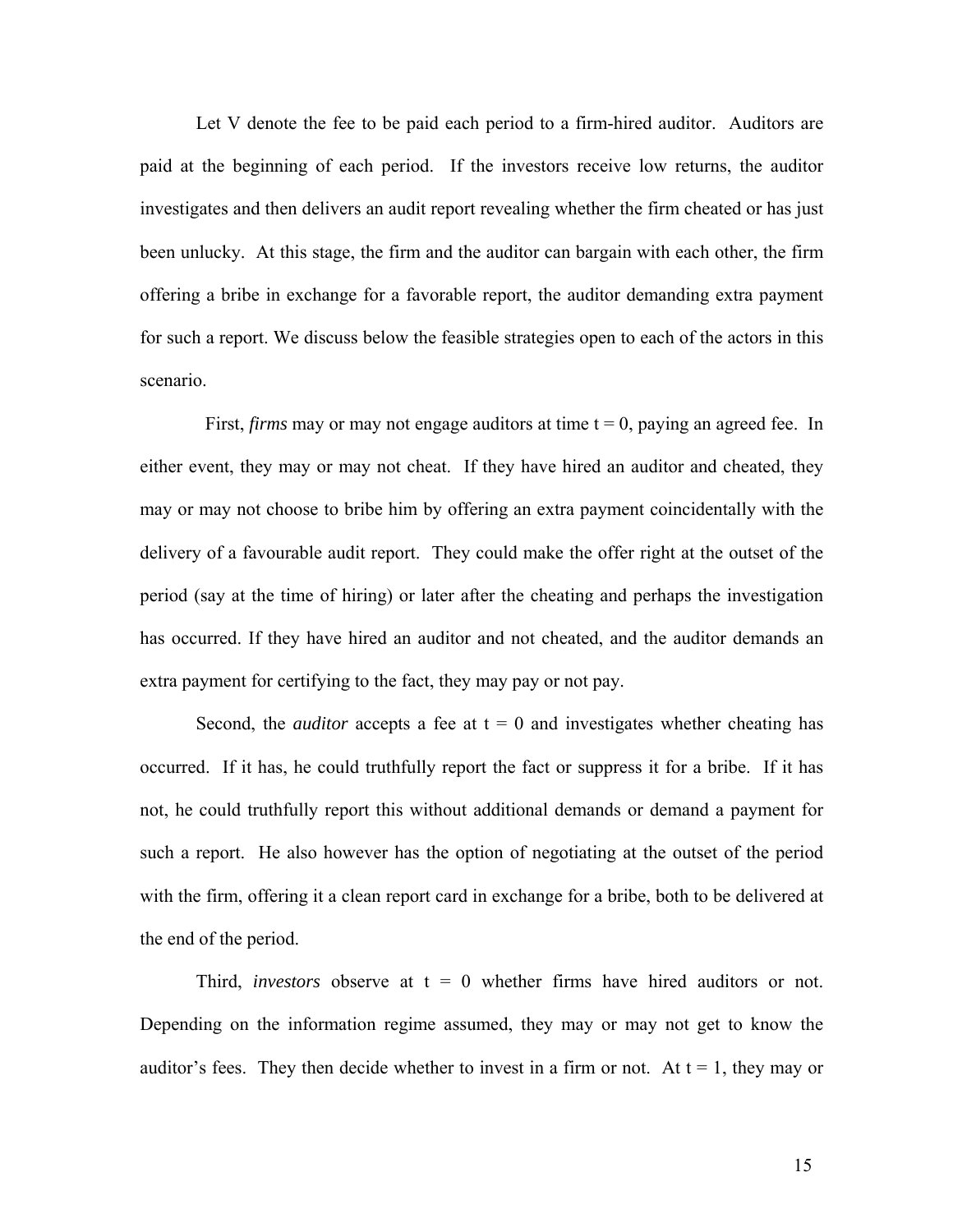may not reinvest. The information available to them at this point includes the return they have received in the last period, the ratio of insider to outsider capital, the auditor's report and the public signal.

We now show that with auditing, and when insider assets are redeployable, there exists an equilibrium where (a) all firms become clients of the auditor and act honestly, (b) the auditor does not collude with firms planning to cheat, nor does he extort by threatening to blacklist honest firms, (c) investors know this and finance the industry, (d) the investors' off-equilibrium strategy is to shun any firm which is not the auditor's client, to stop financing any firm the auditor labels a cheat, and to mistrust the auditor if and only if he is revealed by the public signal to be colluding with or blackmailing a client. Moreover, if audit fees lie in a certain range, and this is disclosed to investors, the honest equilibrium is guaranteed.

For given D, credible auditing (1) increases the limit on s below which investors will be able to finance the industry without fear of being cheated and (2) lowers the floor on wealth required to become an entrepreneur – even if we account for the auditor's propensities to collude and extort if he has more than one client.

**Proof:** Hiring an auditor and staying honest thereafter is more attractive for firms than not becoming a client if and only if

(15) 
$$
A + \{D - \max(D, R)\}F - V > 0
$$

or substituting for A, and using  $D \ge R$  in equilibrium,

(16) 
$$
(H-D)(F+S)-V>0.
$$

To ensure that the firms have no incentive to cheat after becoming the auditor's client (and risking certain exposure by the auditor), we require: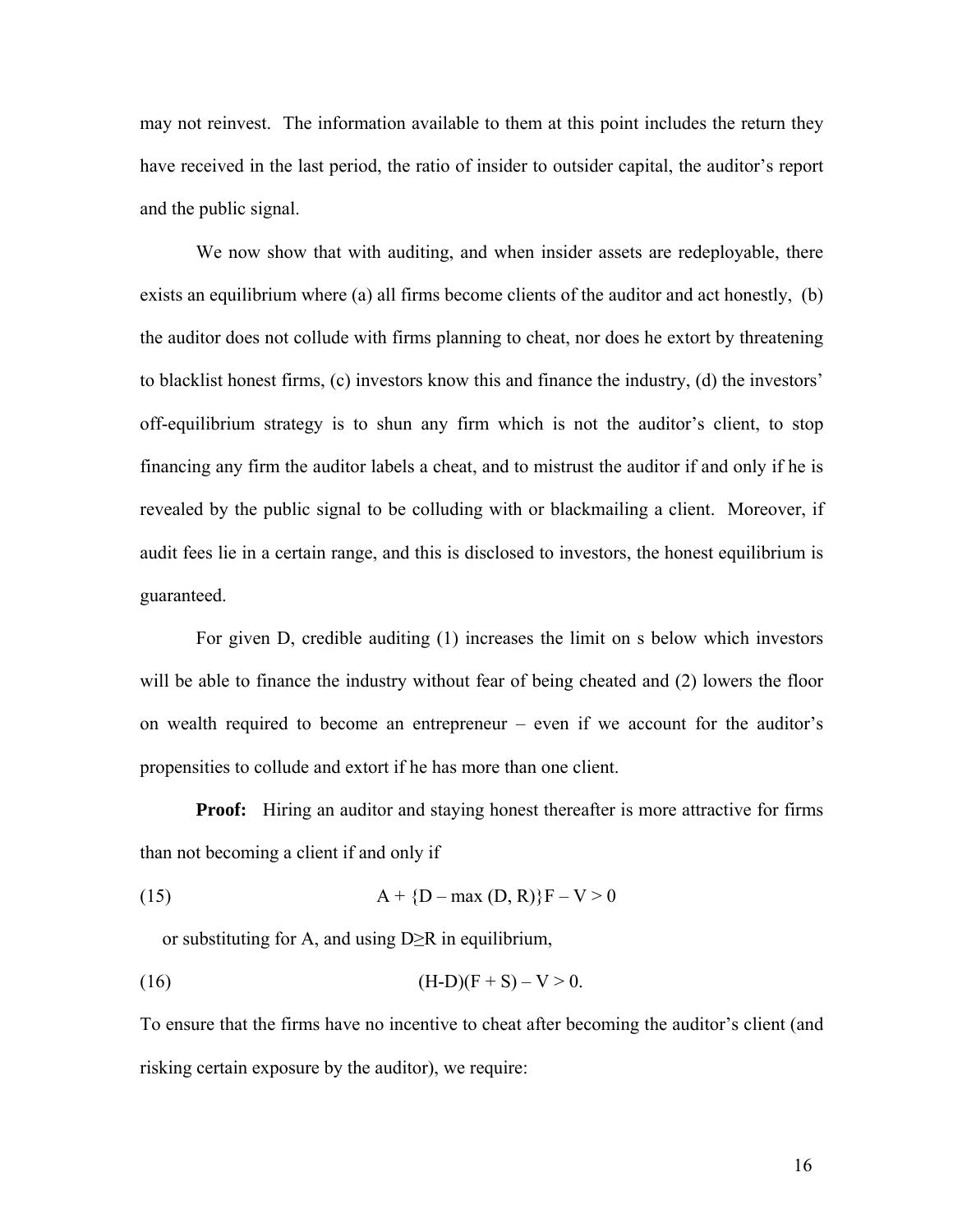(17) 
$$
\frac{[(H-D)(F+S)-V]\delta}{1-\delta} > \frac{DSL}{H}.
$$

If V were 0, the LHS would represent the present value of future honesty which we denote (for simplicity of notation) by  $P_h$ , so that (17) now reads

$$
P_h - \frac{\delta V}{1 - \delta} > \frac{DSL}{H}.
$$

This caps the fees that the auditor can get for an honest equilibrium to be sustainable with auditing. The auditor's fees however must not only be positive: they must also suffice to deter collusion or extortion by him if he is to be credible.

Collusion makes firm and auditor vulnerable to exposure by the public signal. The firm takes this into account: the maximum bribe it is willing to pay the auditor is its cheating gain less expected loss due to possible exposure plus expected saving in that event of future audit fees. The auditor compares this bribe with his possible loss of future fees from all his N clients<sup>4</sup> who will dismiss him, once exposure undermines shareholder confidence in him. In the circumstances, the auditor may prefer to try to extract bribes, not from one, but from all his clients by offering to collude with all<sup>5</sup>. Collusion offers must be made in advance of the action (so that firms can cheat if they so desire) – but implemented only at the end of the period by simultaneous exchange of bribes for good reports.

Suppose then that the auditor can make a secret offer to all his clients: 'If all of you bribe me, I will certify that none of you have cheated and you can then cheat with impunity'—the offer being made before the firms announced their payouts and the payment of each bribe synchronized with the delivery of a favorable report. If this were possible, the auditor might be able to extract bribes from all his clients (rather than from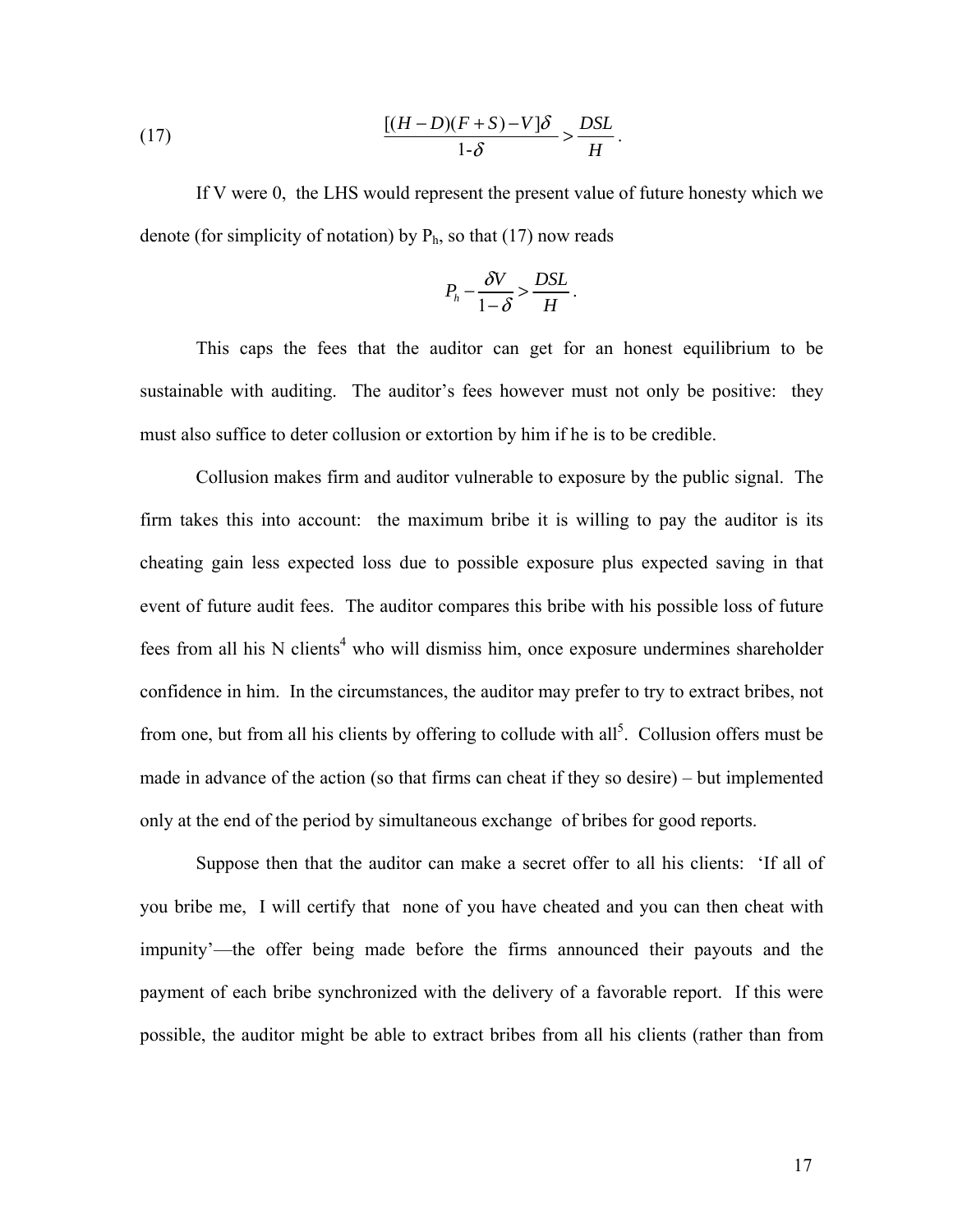just one) and would stand to lose fees from all of them if caught. Each client of course decides independently on the auditor's offer.

A crucial question here is what happens to q, the probability of collusion being detected, as the number of colluding firms increases. Detection in a single case destroys the credibility of the auditor and his relationship with all his clients. Suppose the auditor's probability of being caught is not perfectly correlated across firms: q for the auditor is an increasing function of N,  $q(N)$ , where N is the number of clients who decide to collude with him. We defer for the moment the question of how N is determined. An extreme example is a scenario in which the probability of not being caught while colluding with any one firm is independent of the probability of not being caught while colluding with any other. In this event, we would have

$$
q(N) = 1 - \{1 - q(1)\}^{N}.
$$

For the individual firm, however, the maximum bribe each firm will offer is equal to gains from cheating, minus expected loss if caught (the discounted value of future payoffs the entrepreneur could have got as an insider, less the fees he would have had to pay the auditor if both were still in business): the relevant level of public signal accuracy here is  $q(1)$ , the signal that guides investors. Thus the no collusion constraint is:

$$
\frac{q(N)\delta V}{1-\delta} > \frac{DSL}{H} - q(1)P_h + \frac{q(1)\delta V}{1-\delta}
$$

or

(18) 
$$
\frac{[q(N)-q(1)]\delta V}{1-\delta} > \frac{DSL}{H} - q(1)P_h.
$$

In combination with the incentive constraint on firms to deter cheating, this gives us the following range of inequalities on auditor fees: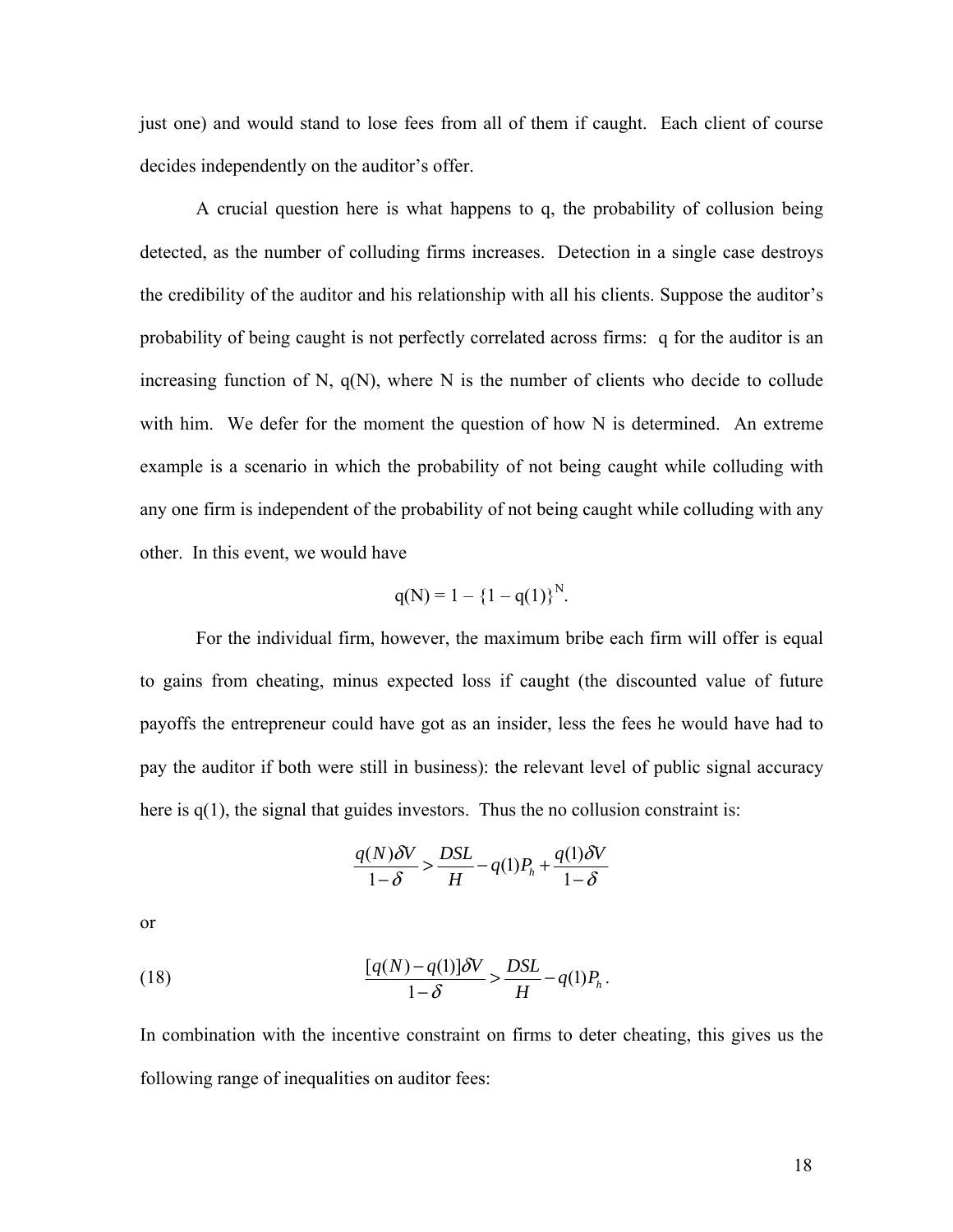(19) 
$$
P_h - \frac{DSL}{H} > \frac{\delta V}{1 - \delta} > \frac{\frac{DSL}{H} - q(1)P_h}{q(N) - q(1)}.
$$

This range is non-empty if and only if

(20) 
$$
q(N)P_h > [q(N)+1-q(1)]\frac{DSL}{H}.
$$

If  $q(N) = q(1)$ , this last inequality implies that firms would have no incentive to cheat even without an auditor. If,  $q(N) > q(1)$ , firms might cheat in the absence of an auditor, but not under the eyes of one who receives a fee in the appropriate range.

The implied upper limit on the ratio of outsider to insider capital is

(21) 
$$
s^{m} = \frac{q(N)\delta H(H-D)}{DL(1-\delta)[1+q(N)-q(1)]-q(N)\delta H(H-D)}.
$$

Now

$$
s^{m} > s^{**} = \frac{q(1)\delta H(H - D)}{DL(1 - \delta) - q(1)\delta H(H - D)}
$$

if and only if

$$
q(N) \left[ DL(1-\delta) - q(1)\delta H(H-D) \right] > q(1) \left[ DL(1-\delta)[1+q(N)-q(1)] - q(N)\delta H(H-D) \right]
$$

or if and only if

(22) 
$$
(1-q(1))(q(N)-q(1))(1-\delta)DL>0
$$

Thus the auditor raises the limit on outsider financing compatible with honesty – and lowers the floor on wealth required to become an entrepreneur – provided the public signal is imperfect and his probability of being caught increases with the number of clients he attempts to collude with. Likewise for the model with firm-specific assets.

Not surprisingly, then, auditing has a larger role the noisier the public signal (the smaller is  $q(1)$  – provided collusion can be prevented. Control of collusion, on the other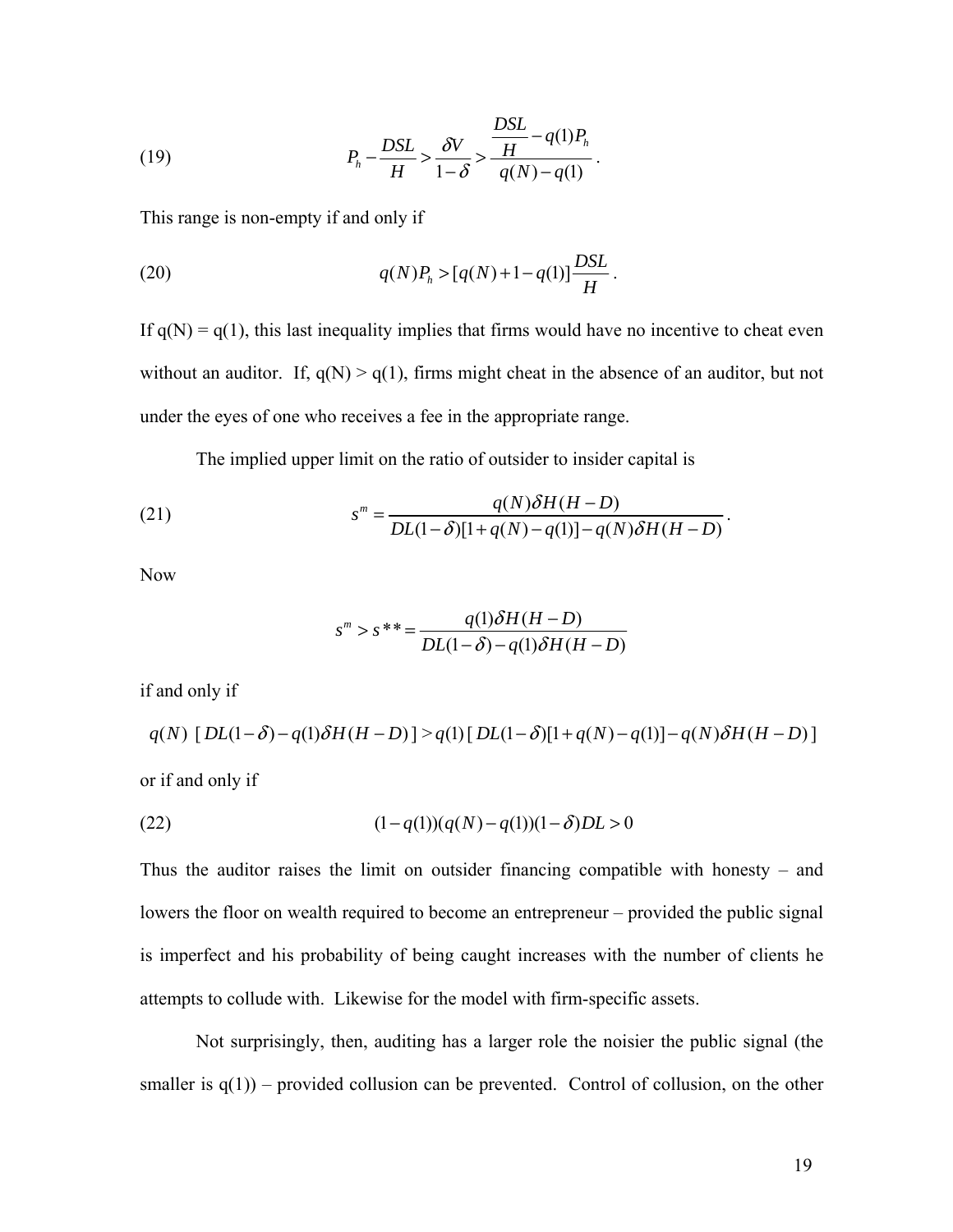hand, is facilitated by fees in the appropriate range, by a more accurate public signal and by greater patience on the firm's part:  $s_m$ , the credible limit on the ratio of outsider to insider capital, is an increasing function of  $q(1)$  and  $q(N)$  and of  $\delta$ .

Turn now to the determination of N. Firms decide independently on the collusion proposal and there is no guarantee of unanimity among them. However, they differ only in size. Moreover, all firms have an incentive to drive s to the common credibility limit determined by the market parameter D. Thus, ultimately, firms differ only in the volume of entrepreneurial capital F and all differences in their behavior should be traceable to differences in F. Now, every expression involving capital in all our behavioral inequalities is linear homogeneous in F and  $S$  – therefore in F (since the ratio of S to F is the same for all firms). Accordingly, any proposal that makes auditing fees and bribes proportional to insider capital and is acceptable to one firm will be acceptable to all. N will correspond to the entire clientele of the audit firm.

 Another possibility is extortion by auditors. Auditors may attempt extortion from an honest but unlucky firm by threatening to falsely report that it had cheated. However, the firm being blackmailed would recognize this as an empty threat. It realizes that if it refuses to pay up, the auditor has no incentive to actually implement its threat: while the auditor does not gain anything from lying about the firm (given the latter's refusal to pay), he stands to lose his reputation – and therefore his future clientele – if his lying is exposed by the public signal. Thus, in a perfect equilibrium extortion is ruled out.

 We need not investigate the market structure of the auditing industry**.** If audit fees are observable, they must lie within the range in (19): outside it, there is no demand for auditing because auditing will not be credible. Competition no doubt affects auditing fees: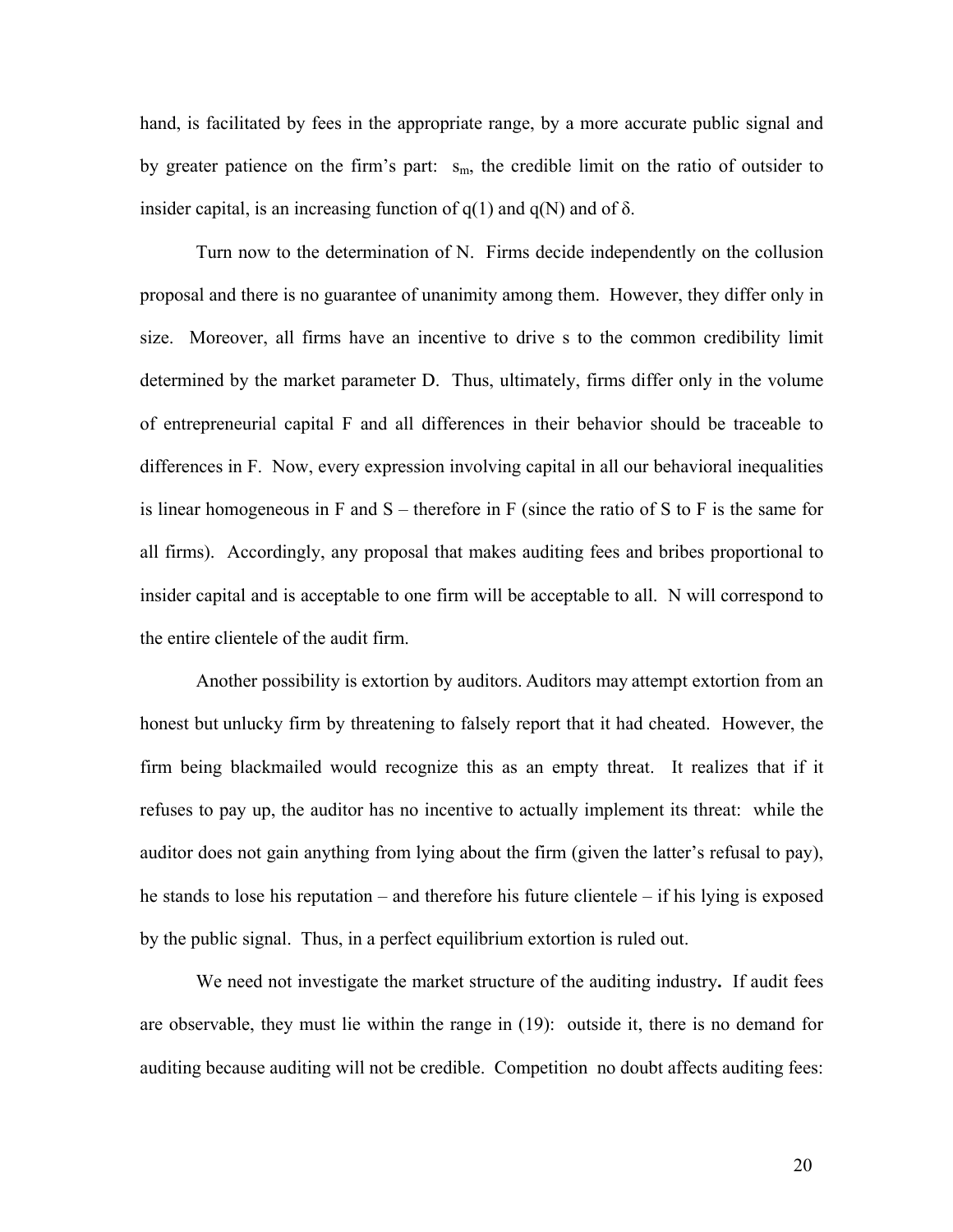free entry into auditing, for example, reduces audit fees to the lower limit of the range – but not below it: auditors prepared to work for less will not be believed by investors and will not therefore be employed (a la Shapiro-Stiglitz)**.** However, our results are not tied to any particular specification of the structure of the auditing industry.

# *A comparison with the case of insider asset specificity*

In the model with firm-specific assets, a similar analysis applies, but now the condition for the firm not to cheat is:

(23) 
$$
\frac{q(N)\delta V}{1-\delta} > \frac{DSL}{H} - q(1)P_h + \frac{q(1)\delta V}{1-\delta}
$$

where  $P_h$  is the present value of future honesty in this particular model:

$$
P_h^{\prime} = P_h + \frac{\delta DF}{1 - \delta}.
$$

The critical range for credible auditing is then

(24) 
$$
P_h^{\dagger} - \frac{DSL}{H} > \frac{\delta V}{1 - \delta} > \frac{DSL}{q(N) - q(1)}.
$$

The upper limit to the ratio of outsider to insider capital becomes

(25) 
$$
s^{m1} = \frac{q(N)\delta H^2}{DL(1-\delta)[1+q(N)-q(1)]-q(N)\delta H(H-D)}
$$

$$
> \frac{q(1)\delta H^2}{DL(1-\delta)-q(1)\delta H(H-D)} = s^*.
$$

Thus again, the credibility constraint is relaxed and the floor on wealth required to become an entrepreneur is lowered.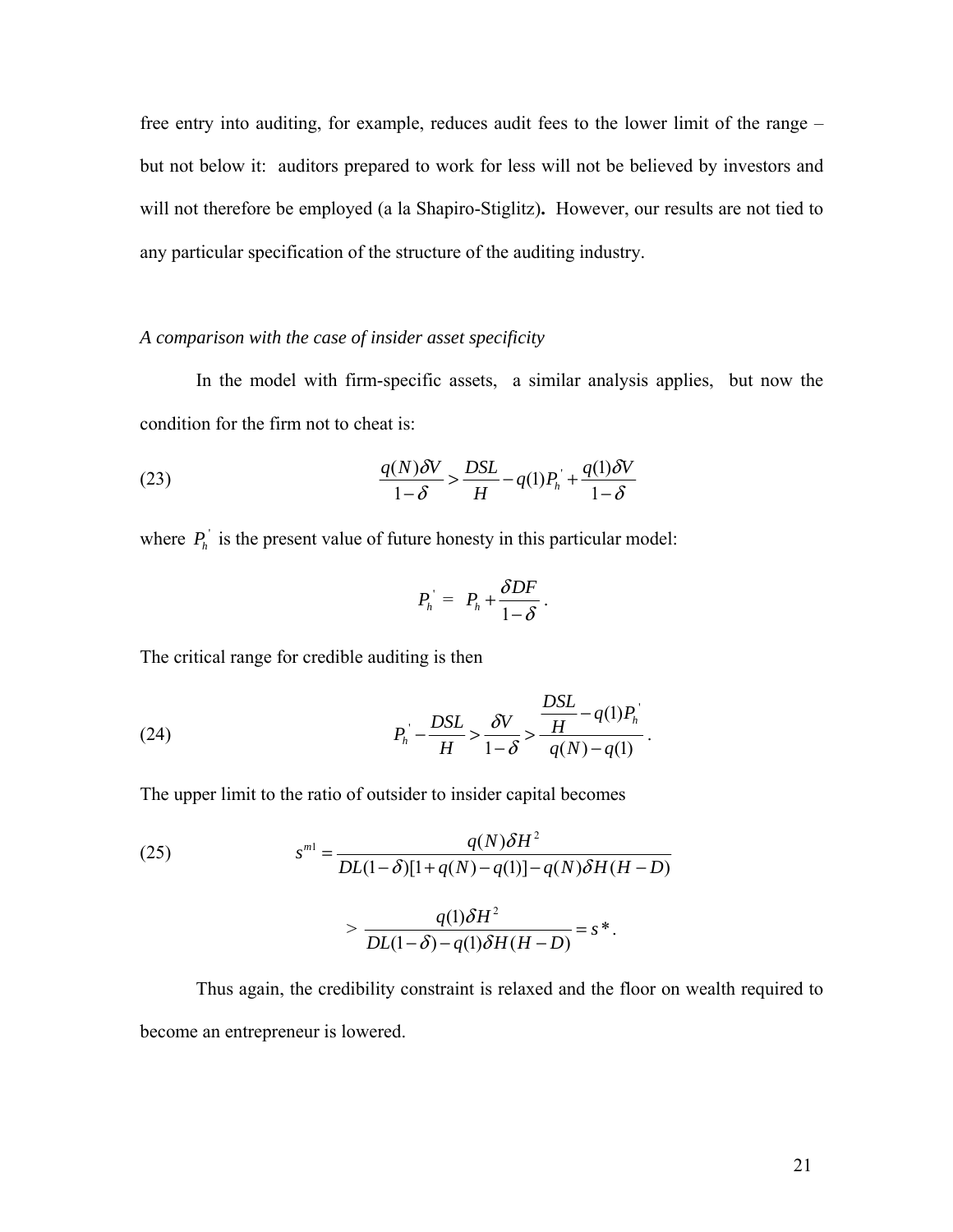Are auditors happier when insiders' assets are firm-specific and are lost when the firm is dissolved – i.e. in model 1 than in model 2? We might think so because the cap on auditor fees for a credible honest equilibrium has increased : however, at the same time the lower limit has fallen. Moreover, given D and s, the critical  $q^*(D)$  (implied by (2)) is lower than  $q^{**}(D)$  in (14). Given D and s, there is a smaller range of q in model 1, for which auditors' services are in demand.<sup>6</sup>

# *Discussion*

In both models above, auditing relaxes the credibility constraint and lowers the floor on wealth required to become an insider. This raises both the supply and demand curves for capital with the following consequences for the different equilibria specified.

First, the change in the interior equilibrium will replicate the same ratio of outsider to entrepreneurial capital s\*(determined by the wealth distribution independently of all other factors) but at a higher payoff D for investors. Entry requirements (determined by s\*) are invariant, so is the set of firms. Since all available capital was fully invested in the industry and remains so after the change, there is no impact on output, only a redistribution from firms to investors and auditors.

Second, if equilibrium without auditing lay on the flat segment of the demand curve, so will equilibrium with auditing, but with more firms and entrepreneurial investment just compensating for lower outsider investment (so that all capital continues to be employed in the industry). Auditing relaxes entry requirements, but capitalists remain indifferent between entering and not entering. Everyone continues to earn  $H - so$  there is neither a redistributive nor an output effect.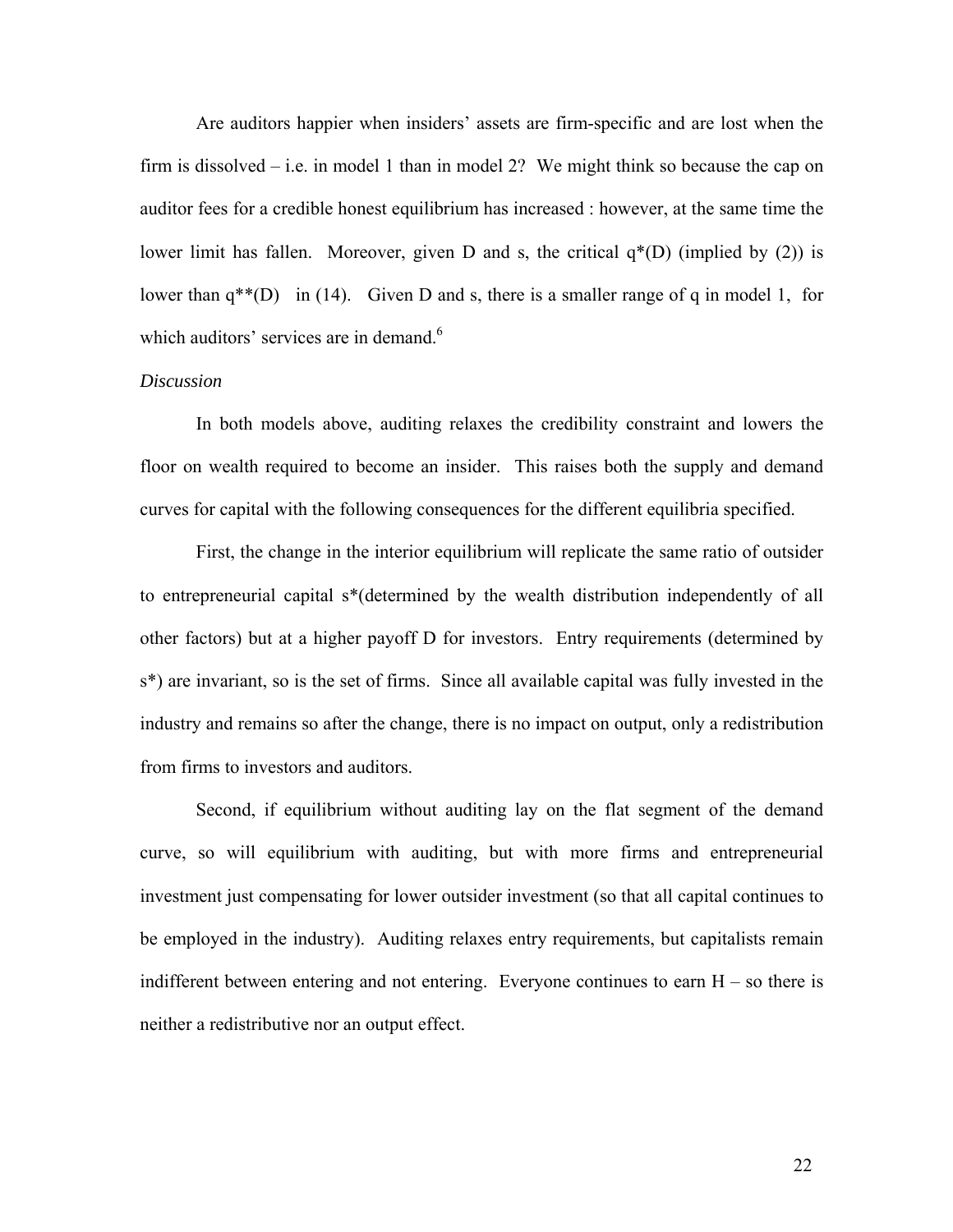Third, if equilibrium occurred earlier on the flat segment of the supply curve, the rise in both curves will absorb some of the excess supply of capital into the industry (at the same payoff R) or all of it (at a higher payoff). In the former case, higher  $s^*$  will result in lower entry requirements, more firms, and increased mobilization of outside capital without change in its payoff. Outside investors will be no worse than before, while firms benefit – incumbents from a higher s, new entrants from a rise in payoff above the opportunity cost level R. The Pareto improvement is possible because excess capital earlier reduced to its outside option is now in the industry, increasing its output by more than its displaced earnings. In the latter case, there is a shift to a regular interior equilibrium. s\* rises, leading to new entry and more outside investment in each firm at a higher payoff  $D > R$ . Outside investors and new firms benefit; whether incumbents benefit or not depends on whether higher s compensates for the higher payout D. In any event, industry output increases. So the gains of the gainers will more than offset the losses of the losers, and the changed scenario is optimal according to the Hicks-Kaldor-Scitovsky compensation criteria.

Finally, where no market exists, the change could create one if it raises  $s^*(R)$  above  $(IV_{max}) - 1$ , increasing credibility to the point where a firm can offer investors their opportunity cost. The Pareto-improvement is clear; so is its source – the emergence of the market.

From this we can gather the following. It seems that in case 2 – where equilibrium without auditing lies on the flat segment of the demand curve (only possible with firmspecific assets) – auditing has no role as it has neither an output nor a redistributive effect. In case 4 – where Pareto gains are to be achieved – there are clear gains to hiring an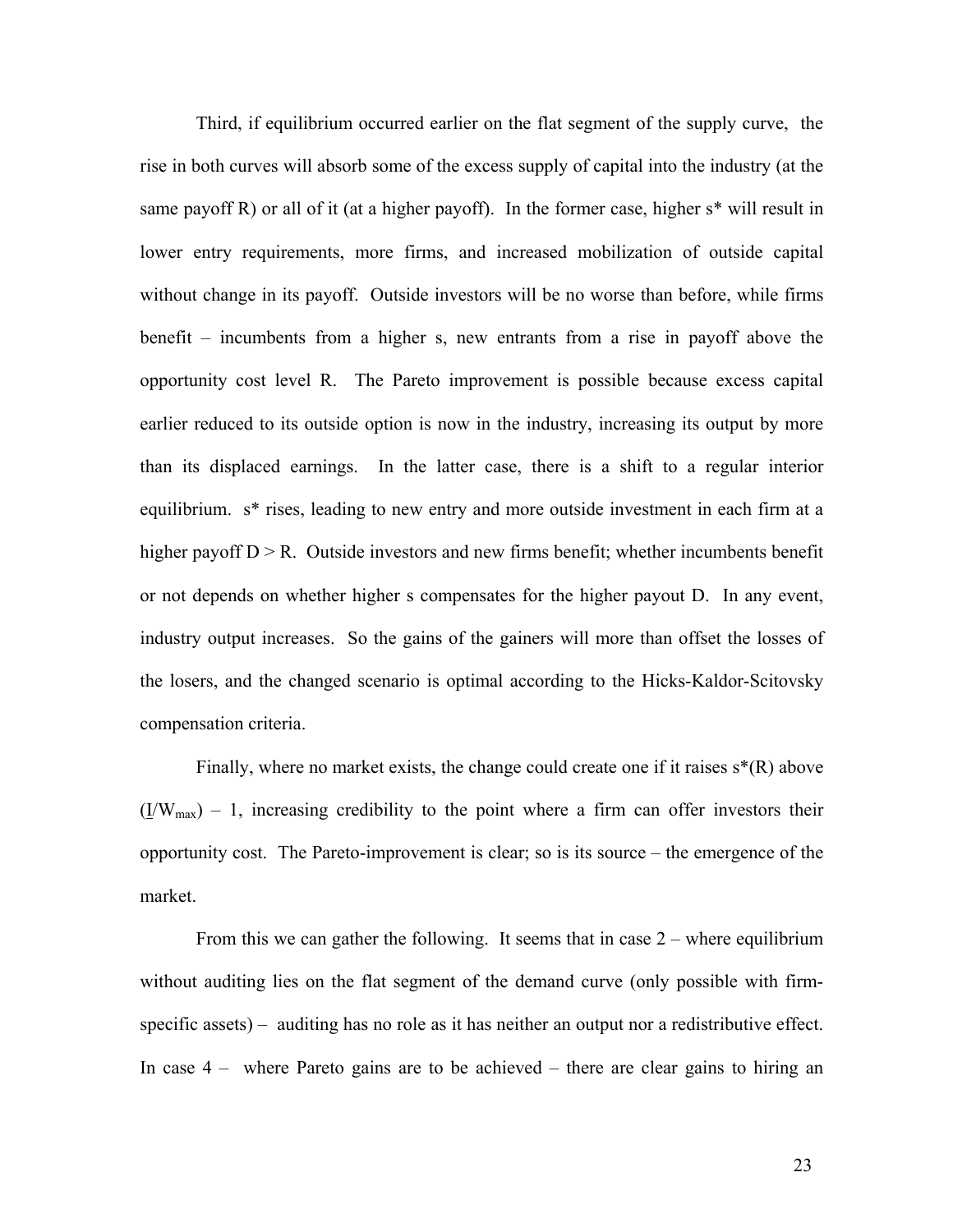auditor, and this happens, as we discussed before, when no one in the society has very much wealth. In situation 3, too an auditor adds to net social welfare. Situation 3 – that of excess supply of capital – is likely to arise when there is a strong middle class so that the fraction of wealth owned by those with less wealth than F\* or F\*\* is substantial. Because a high enough proportion of total wealth is owned by those not qualified to become insiders, an excess supply of capital emerges. Thus another situation when auditing is beneficial is when there is a strong middle class. Here, we do not concern ourselves with how auditing emerges in the first place<sup>7</sup>. Finally, in situation 1, firms do not gain from auditing. Investors, however, do. In this situation, we could perhaps see intermediaries hired by investors instead of firm-hired auditors. This suggests that a firm-hired auditor is important either when every one in the society is strongly wealth constrained, or when there is a prominent middle class.

What policy conclusions can we draw from our analysis? We see that an honest equilibrium with auditing requires audit fees in a range definable in terms of the parameters (high enough to deter collusion, and low enough to deter cheating by the auditor's clients). Now mandatory disclosure of audit fees can *guarantee* an honest equilibrium (provided that the required range is non-empty) because investors can satisfy themselves that auditors' fees indeed lie in this range. Therefore, mandatory disclosure could ensure an honest equilibrium with the welfare gains alluded to above. Such disclosure would, of course, have to be backed by penalties severe enough to eliminate any net expected positive payoff to cheating based on false disclosure (after taking into account the consequences of possible exposure by the public signal).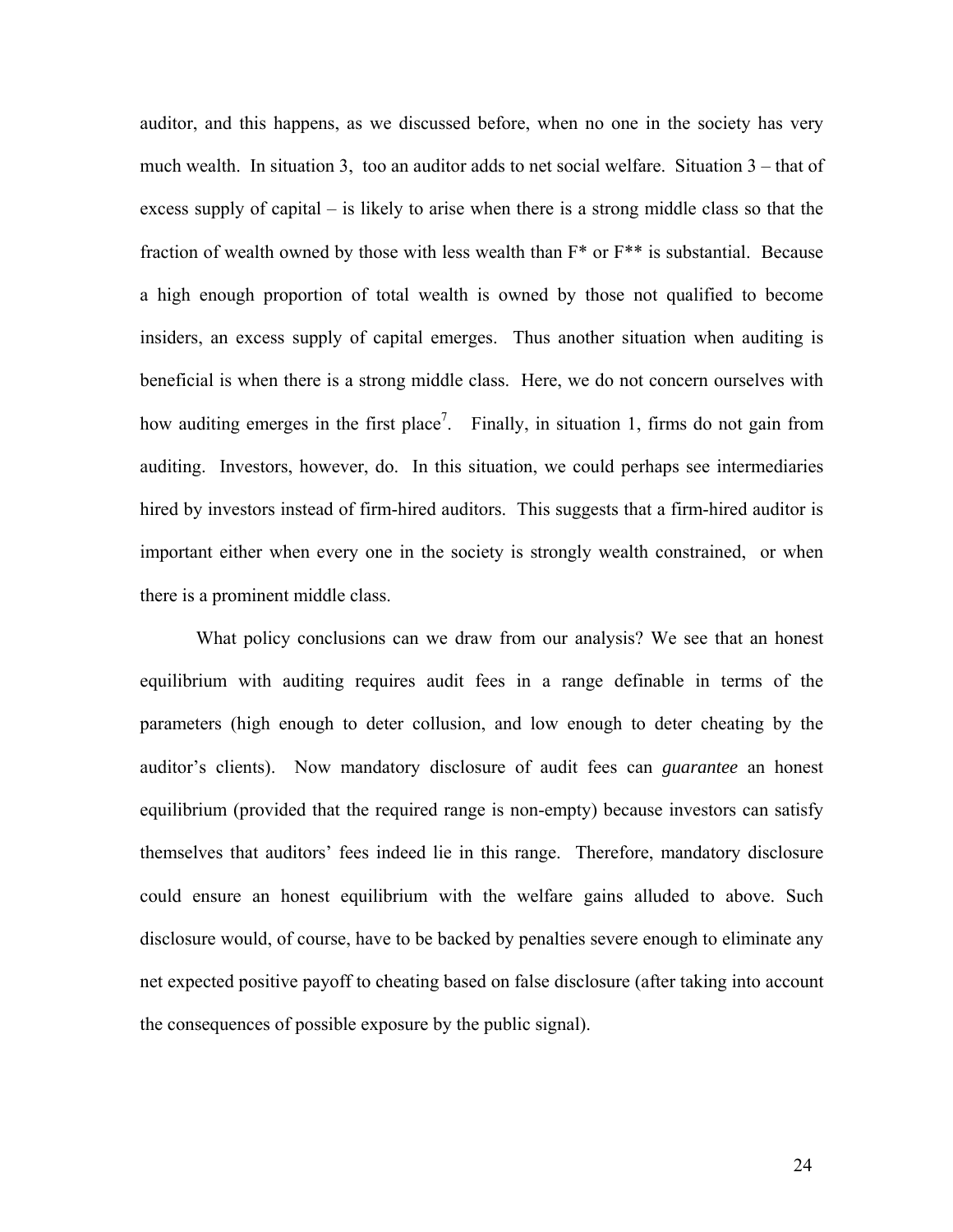Auditors dislike any rise in public transparency for two reasons. First, lower q increases the probability that auditors can significantly improve welfare over the public signal and so increases demand for them. Secondly, audit fees that guarantee an honest equilibrium are lower for an accurate public signal (particularly if accuracy increases speedily with the number of clients). The logic is that if the signal is inaccurate, auditors' future fees should be high for the expected loss of such fees (should collusion be exposed) to outweigh the current period bribes the auditor could extract. Auditors therefore would dislike changes such as disclosure of stock options as costs. $8$ 

In the light of our model, we now briefly discuss some suggested antidotes to corporate fraud such as the reforms partly embodied in the Sarbanes-Oxley Act. One such measure is the separation of audit from non-audit activities. The idea is that this would limit the scope for bribery(otherwise, a generous investment banking mandate, for example, could secure the auditor-cum-investment banker's collusion). Certainly, a legally enforced separation of audit from non-audit activities could increase the credibility of auditing by making covert bribery difficult and facilitating detection. In terms of our model, it would raise q, resulting in a wider range of fees satisfying the conditions for honest auditing.

An *additional* conclusion is that the inaccessibility of outside credit for entrepreneurs may significantly restrict market creation, particularly when credit market imperfection is compounded by a wealth distribution with too few wealthy individuals However, auditing can partially compensate for this market imperfection. Auditors, on the other hand, dislike a too-perfect credit market that enables firms to set up business for lower values of public transparency and thus minimizes the need for auditors.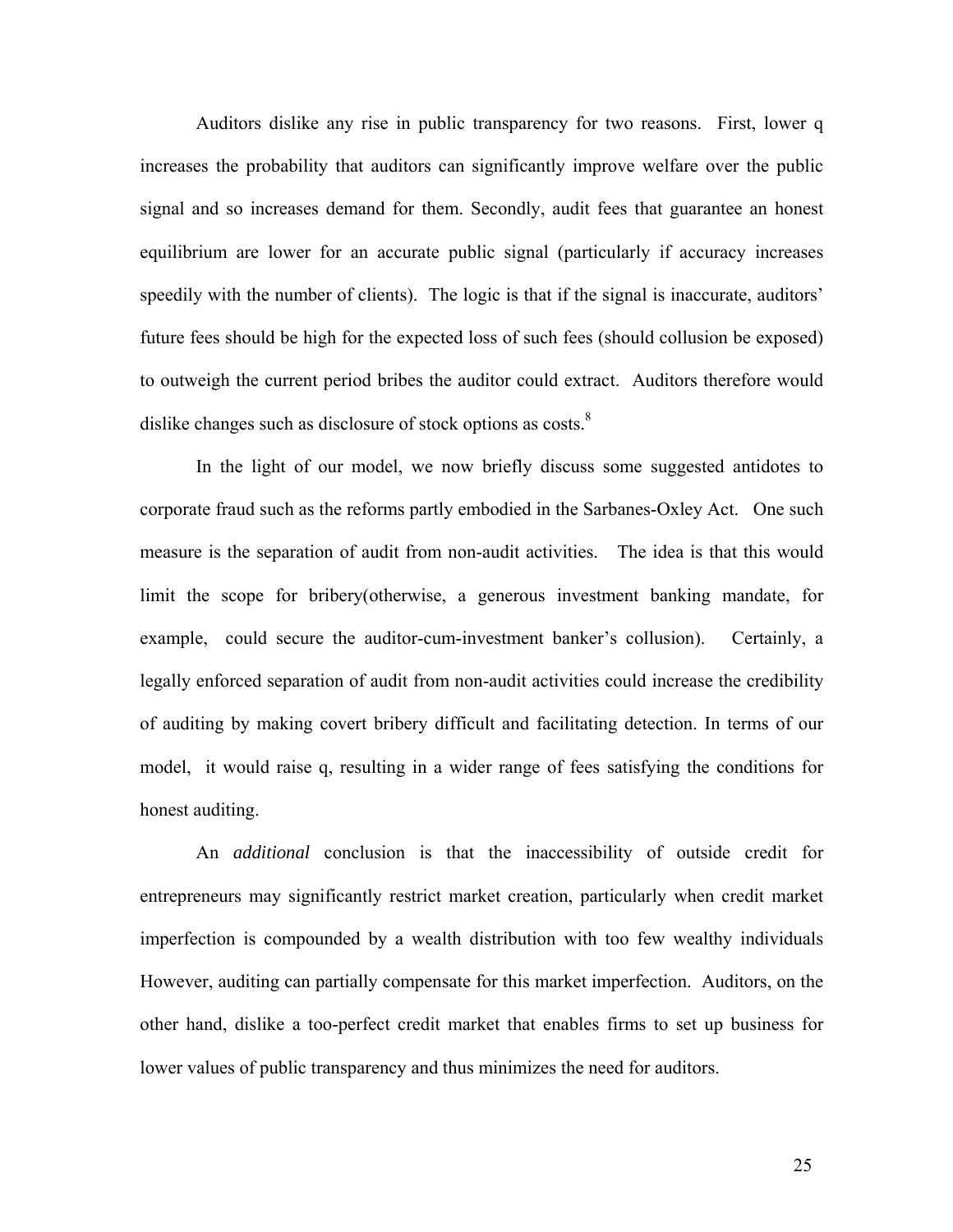#### **7. Optimal contracts**.

Equity contracts of course are only one of the possible ways of raising capital. Consider an alternative scenario in which the firm has a menu of contracts to choose from. In Model I, the most general form of contract that our liquidity-constrained firm can offer its investors is the promise to deliver min  $[D<sub>G</sub>S, G(F + S)]$  if it is lucky and min $[D<sub>B</sub>S, B(F$ + S)] if unlucky (where  $pD_G + (1 - p)D_B = D$ ). This is a contract that explicitly allows for the possibility of bankruptcy. Bankruptcy is possible if  $D<sub>B</sub>S > B(F + S)$ . On the other hand, if  $D_B S \leq B(F + S) -$  implying  $s \leq s_1 =$ *B*  $\frac{B}{D_R - B}$  – bankruptcies are impossible and any

claim of bankruptcy will be legally barred.

The possibility of bankruptcy raises the specter of false bankruptcies. The entrepreneur could claim misfortune even when he has been lucky, distribute  $B(F + S)$  <  $D<sub>B</sub>S$  to his investors and decamp with the spoils  $(D<sub>G</sub> - B)S - BF$ . (Bankruptcy implies closure of the firm and loss of its subsequent income: so false bankruptcies are unprofitable if the present value of this loss exceeds its one-time cheating gain  $-$  if

$$
\frac{\delta[HF + (H - D)S]}{1 - \delta} \ge (D_G - B)S - BF
$$
  
or  $s \le \frac{\delta H + (1 - \delta)B}{(1 - \delta)(D_G - B) - \delta(H - D)} = s_b.$ 

Of course, this implies a meaningful limit on s only if  $s_b > 0$ , which occurs if and only if

$$
(1-\delta)(D_G-B) > \delta(H-D).
$$

If  $s \le s_b$  or if  $D_B S \le B(F + S)$ , there will be no false bankruptcies. However, firms could still cheat by misrepresenting the fortunes of the business and offering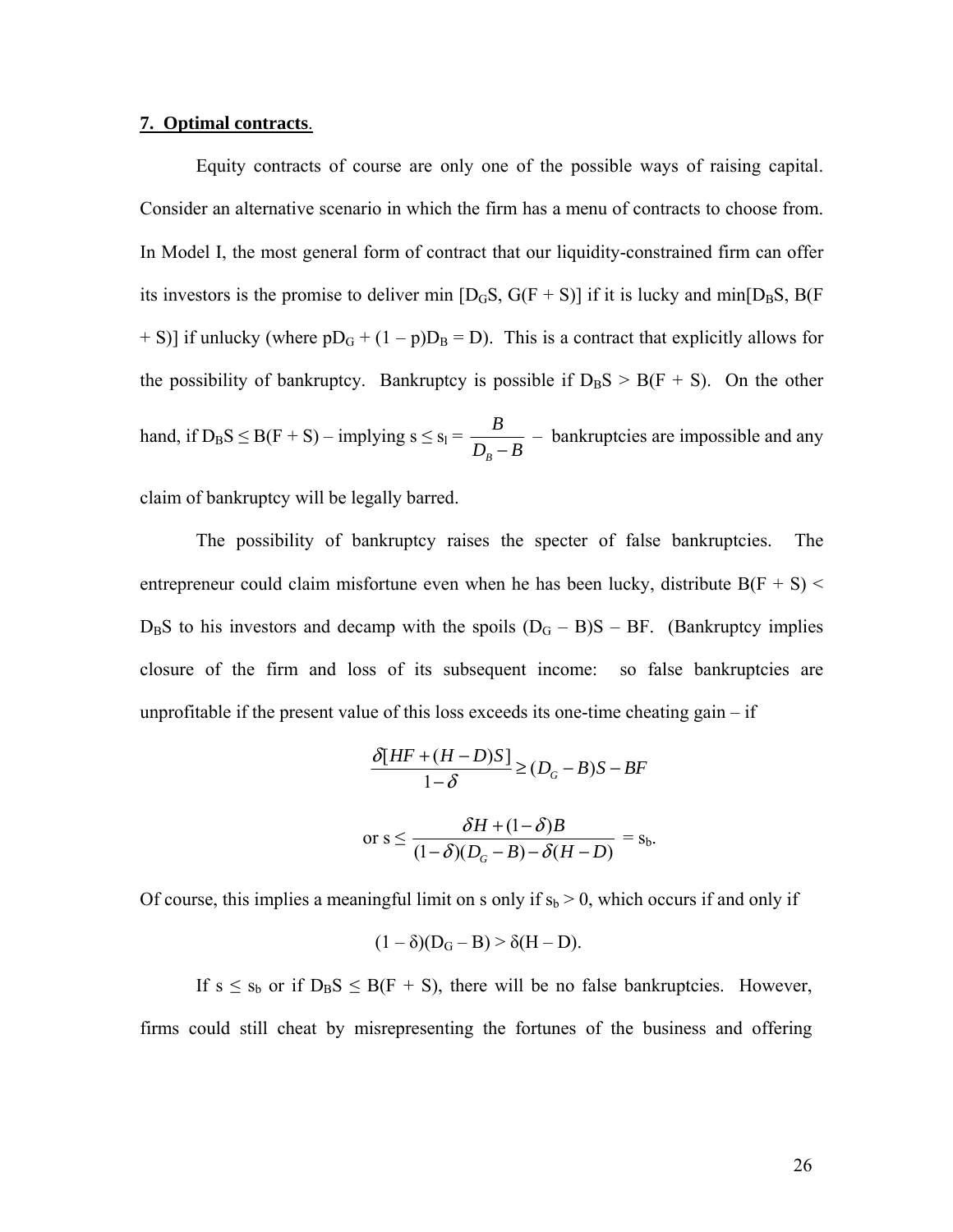investors  $D_B S$  instead of their rightful dues  $D_G S$ , risking detection by the public signal and loss of future income. This variety of cheating would be unprofitable if and only if

$$
\frac{q\delta[HF + (H - D)S]}{1 - \delta} \ge (D_G - D_B)S
$$
  
or  $s \le \frac{\delta qH}{(1 - \delta)(D_G - D_B) - \delta q(H - D)} = s_d.$ 

An optimal contract is one that maximizes s while eliminating false bankruptcies as well as the incentive to dishonestly offer investors  $D<sub>B</sub>S$  instead of  $D<sub>G</sub>S$ . Bankruptcy would be impossible if the contract itself provides that, in the event of bad luck, the entire proceeds of the firm should go to the outside investor:  $D<sub>B</sub>S = B(F + S)$ . This is indeed the maximum guarantee against misfortune that a liquidity-constrained firm can credibly promise the outside investor: it maximizes  $D_B$  subject to credibility. If max  $D_B = B(F +$ S)/S  $\leq$  D  $\leq$  D<sub>G</sub>, the implication is that it minimizes the cheating premium (D<sub>G</sub> – D<sub>B</sub>) for any given  $D$  – and thereby maximizes  $s_d$ . It follows that this is the optimal contract whenever  $B(F + S)/S \le D$ . Given that investors are to receive  $B(F + S)$  under bad luck, the contract must provide for a good luck payout that ensures an expected return D:

$$
pDGS + (1 - p)B(F + S) = DS
$$
  
or  $DGS = [DS - (1 - p)B(F + S)]/p$ .

With  $D_G$  and  $D_B$  thus determined,  $(D_G - D_B)S$  reduces to  $\{DS - B(F + S)\}/p$ , yielding

$$
s \leq \hat{s} = \frac{\delta pqH + (1-\delta)B}{(1-\delta)(D-B) - \delta pq(H-B)}.
$$

Thus, the optimal contract also imposes a ceiling on s that is a decreasing function of D.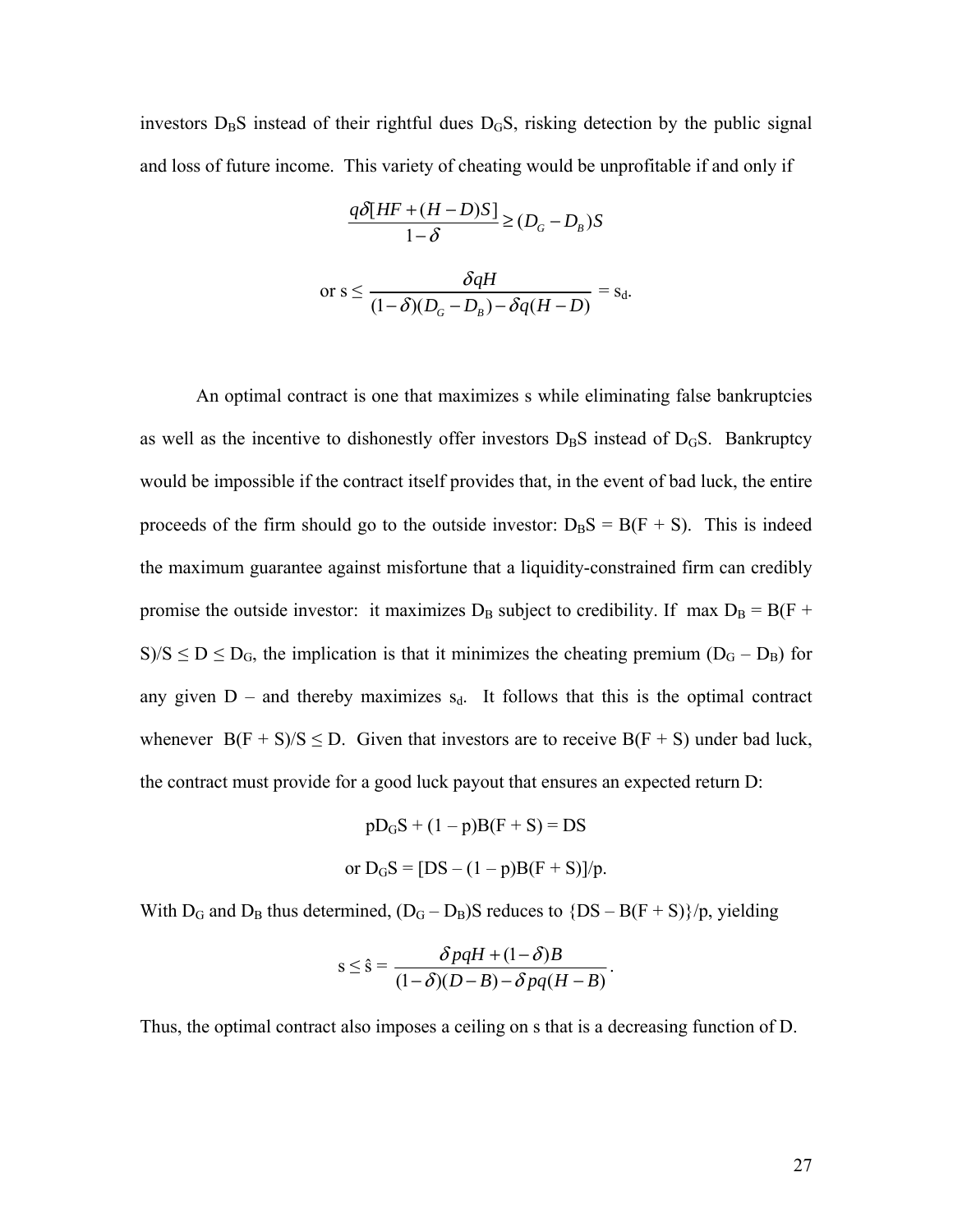The picture is rather different if  $B(F + S)/S > D$ . With a contract that offers investors  $B(F + S)$  in the event of bad luck, this configuration tempts the firm to cheat the investor in the diametrically opposite way – by offering the smaller good luck payoff when in fact it has been unlucky. However,  $B(F + S)/S > D$  is equivalent to  $s < \frac{B}{D-B}$ , s is a variable controlled by the firm and the firm's profits are an increasing function of s (if D < H).<sup>9</sup> Since, s <  $\frac{B}{D-B}$  also undermines its credibility by creating moral hazard,

the firm has every incentive to increase s to the level  $s \geq \frac{B}{D-B}$ , at which point the firm will find it worthwhile to offer the optimal contract described above.

The credibility limit for the pure equity contract is  $s = s^*$ . That for a pure debt contract is determined by the no-bankruptcy conditions – either  $s \le s_1$  or  $s \le s_b$ , which reduce, for this contract (in which  $D_B=D_G=D$ ), to  $s \leq \frac{B}{D-B}$  and  $s \leq$ 

 $(1-\delta)$  $(1-\delta)D - B - \delta(H - B)$  $H + (1 - \delta)B$  $D-B-\delta(H-B)$  $\delta H + (1-\delta)$  $\delta$ )D – B –  $\delta$  $\frac{\delta H + (1-\delta)B}{\delta D - B - \delta (H-B)}$  respectively. All these limits are lower than ŝ, the ceiling on the ratio of outsider to insider finance under an optimal contract. In all cases, however, there is a limit to the size of the firm, proportional to the personal wealth of the entrepreneur. All our qualitative results will therefore continue to hold.

#### **8. Extensions**

Our model suggests that the ratio of outsider to insider capital influences insiders' temptation to cheat but that auditing mitigates this effect, making a higher ratio consistent with honesty. This has interesting implications for international differences in shareholding patterns. In the US, for example, most firms are widely held: s is higher than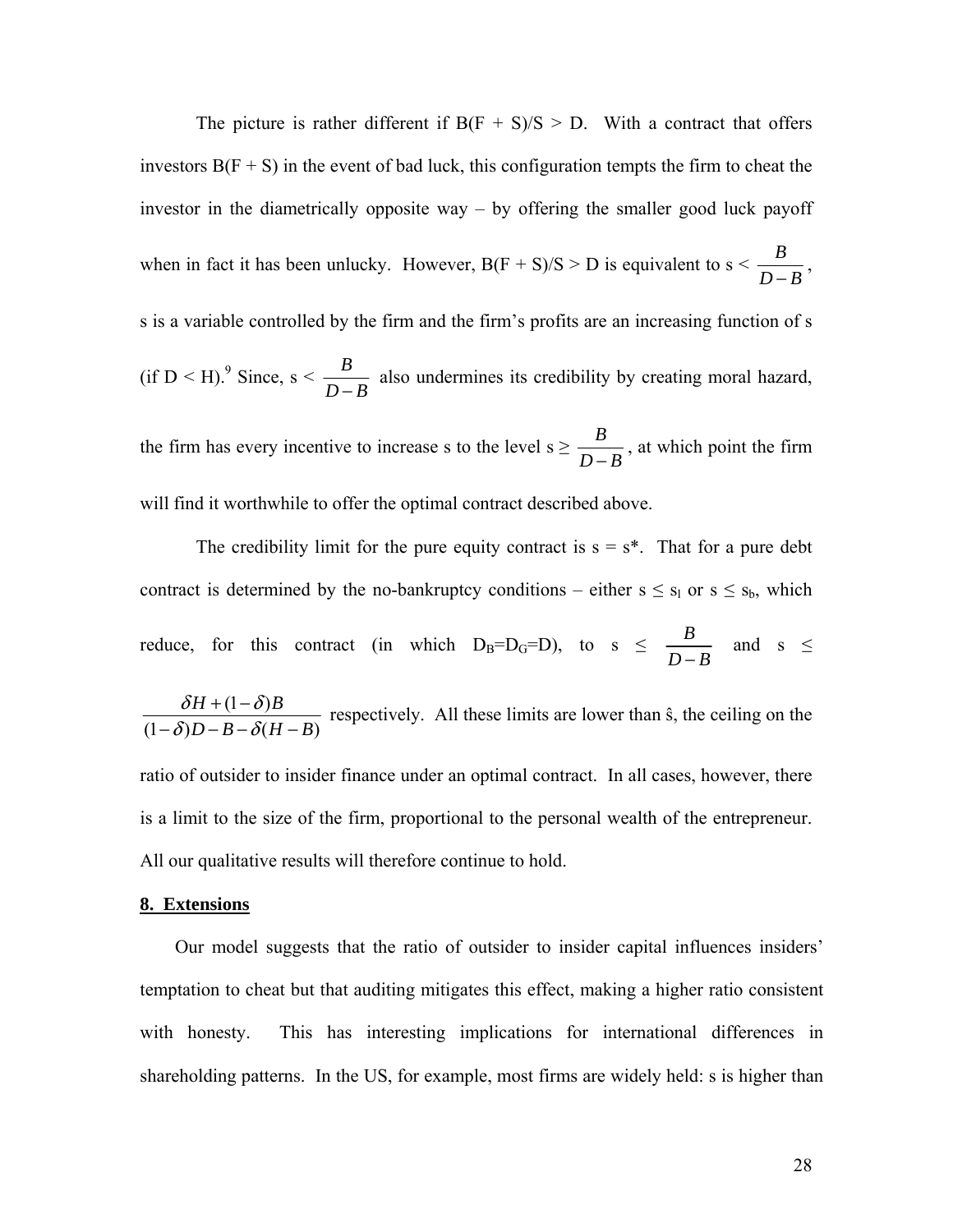in countries dominated by family-owned firms or those where large blocks of capital are owned by other large companies, or banks – well represented on the board of directors and therefore "insiders". Does this difference reflect differences in the auditing framework? Is firm ownership dispersed where better auditing safeguards small outside shareholders? We find much empirical support for this view. La Porta et al, [1999], find that firms are widely held only in countries which have good measures of shareholder protection. In other countries, one often observes family owned firms. This fits in with family financing and underdeveloped share markets wherever shareholder protection (eg. a better auditing framework or better transparency) is inadequate. La Porta et al [1997] also find that firms tend to go public in the first place only if good measures of shareholder protection are in place. Evidence from Korea (Joh [2003]) indicates that in a large sample of externally audited firms, misappropriation by controlling insiders was severe wherever these insiders had a low ownership stake. This bears out our result that a high ratio of outsider financing intensifies moral hazard.

Of course, a widely held shareholding pattern also implies that when auditing is faulty, there is a great danger of investors being duped. In our model shareholders are aware of the aggregate ratio of outsider to insider capital and can make their investment decision accordingly. However if this information could be kept secret – for example if insiders secretly divest (as in Enron), raising the ratio of outsider to insider financing – outside shareholders become more vulnerable.

#### **9. Related Literature**

 Our paper is related to many strands of the theoretical and empirical literature. It contributes to a body of work on "order without law" – though there may be a legal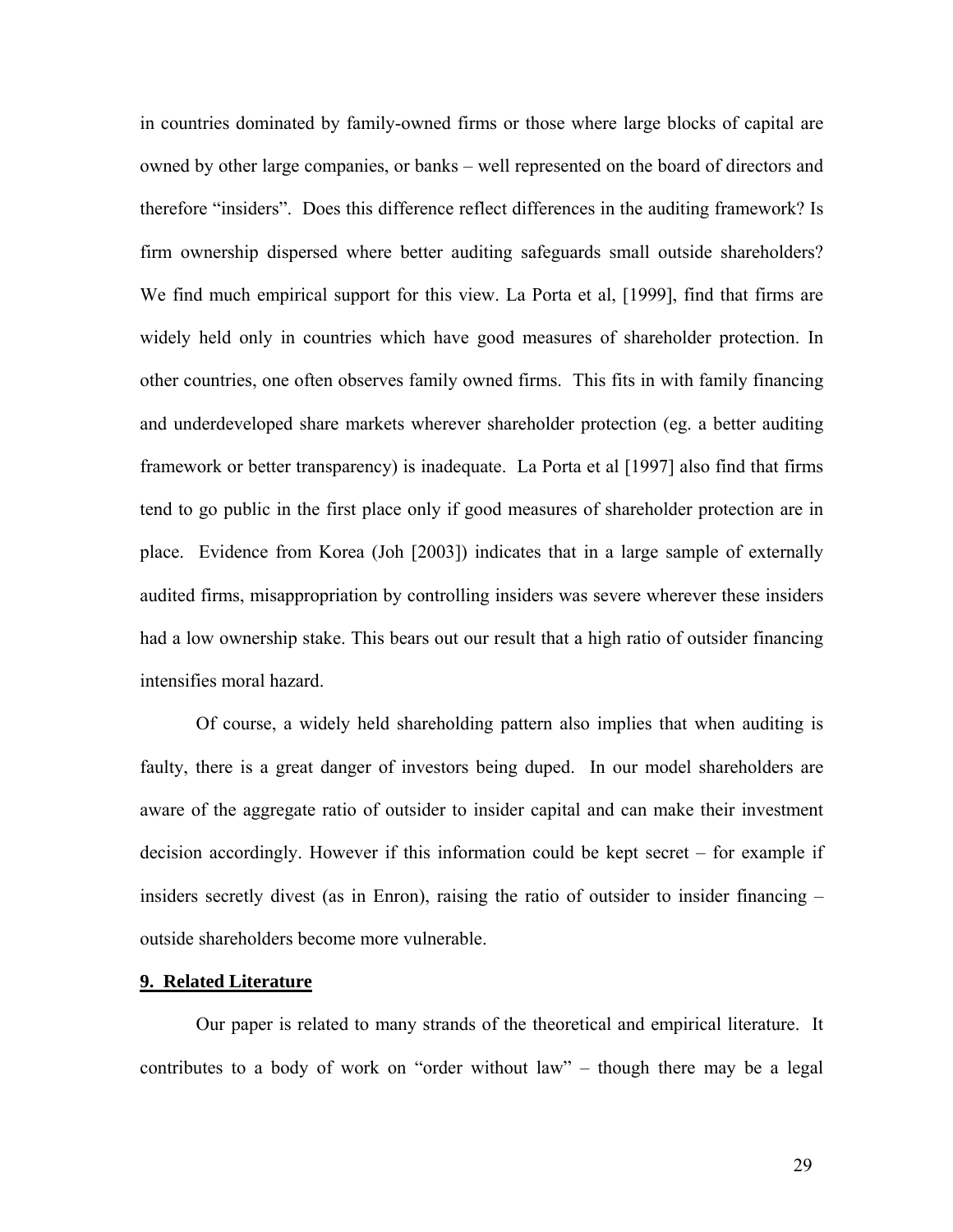mechanism in the background its role is limited where non-verifiability leads to incomplete contracting. Given this framework we inquire into the possibility of sustaining "order" – here, honest behavior by firms – in a repeated game with imperfect public information. We also examine how and when private intermediation in the form of informed auditing could help. Dixit [2003] is quite closely related to our work. But while Dixit considers random one-period encounters between anonymous buyers and sellers, who may each be intrinsically honest or opportunistic, our relationships are more persistent, terminated only by the detection of cheating. Further, no one is intrinsically honest, but only firms have an incentive to cheat, so that ours is a one-sided prisoner's dilemma. Also, while Dixit's outcomes are determinate, ours are stochastic: so, despite perfect observability of payoffs not just by the cheated investor but by the general public, not even the cheated party can tell for sure if it has really been cheated. In Dixit's model, any one who is cheated knows this when he observes his payoffs – the problem is how to convey the information to the cheat's potential future partners.

 Other cheating literature relevant to our analysis includes Greif's theoretical models and case studies of the multilateral punishment of cheats by Maghribi trader-coalitions and the contrast with bilateral punishments. The public signal as well as private intermediation facilitate multilateral punishment of cheating firms by all investors (not just the ones cheated) and multilateral punishment for a deviant auditor.

Another strand of the literature our paper relates to is work on imperfect markets for capital or credit. For example, in Banerjee and Newman [1993], the initial wealth distribution in the population determines occupational choice - only those whose wealth exceeds a certain floor can become entrepreneurs. The underlying causes are imperfect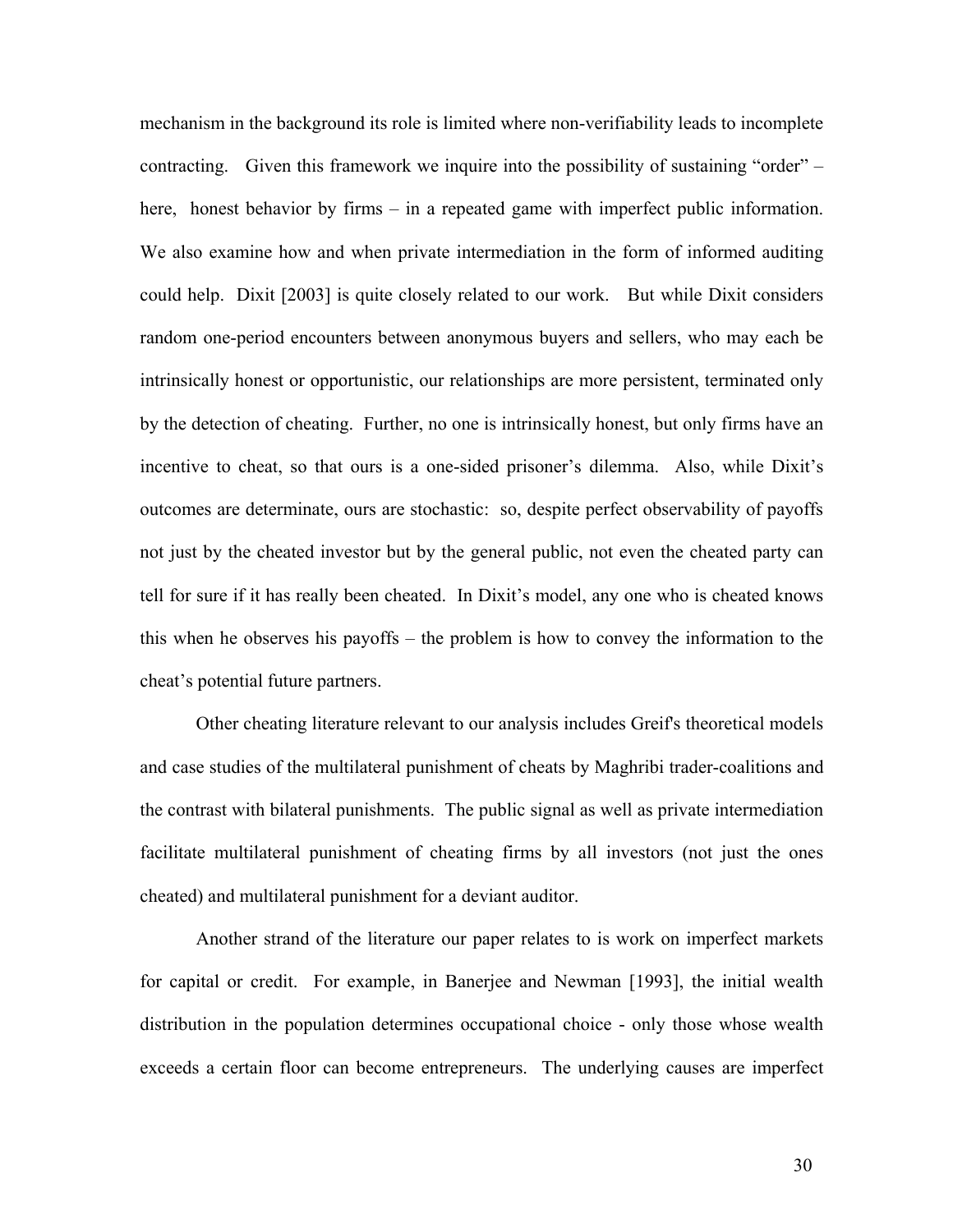capital markets (as entrepreneurs may renege on loans) and a minimum size requirement for making the enterprise operational. In our paper we combine ideas of indivisibilities in enterprise size and imperfect capital markets with the moral hazard that entrepreneurs (insiders in our model) face with regard to their outside shareholders.

Our paper also relates to some corporate finance literature. In Gale and Hellwig [1985], firms have the potential of cheating their investors because the state of nature is costlessly observable only by the firm. In that paper, investors (often big entities like banks) *can* verify the state of nature, but verification is costly. The paper recommends a debt contract (which being state-invariant, leaves the firm with less scope for cheating by exploiting its private knowledge of the state) with the proviso that declarations of bankruptcy should be followed by costly state verification by the lender. Beyond one period, however, problems of renegotiation-proofness arise. While we focus on equity contracts, in principle a very similar analysis is applicable to a debt contract as well. In that event, firms could exploit their asymmetric information about the state of nature to declare bankruptcy and give the investors a cash flow consistent with bad luck. However, the same firms could, unless caught by the public signal, again be refinanced by investors who believe that the firm genuinely experienced bad luck. If the public signal is sufficiently imprecise, investors know beforehand that the firms face too strong a moral hazard, and do not finance the industry.

We now come to the empirical literature. Some of this supports (a) our result that a high ratio of outsider to insider financing intensifies moral hazard (Joh, [2003], Lemmon and Lins, [2003]); (b) our prediction that firms would be widely held only in countries with better shareholder protection in the form of external auditing or a transparent public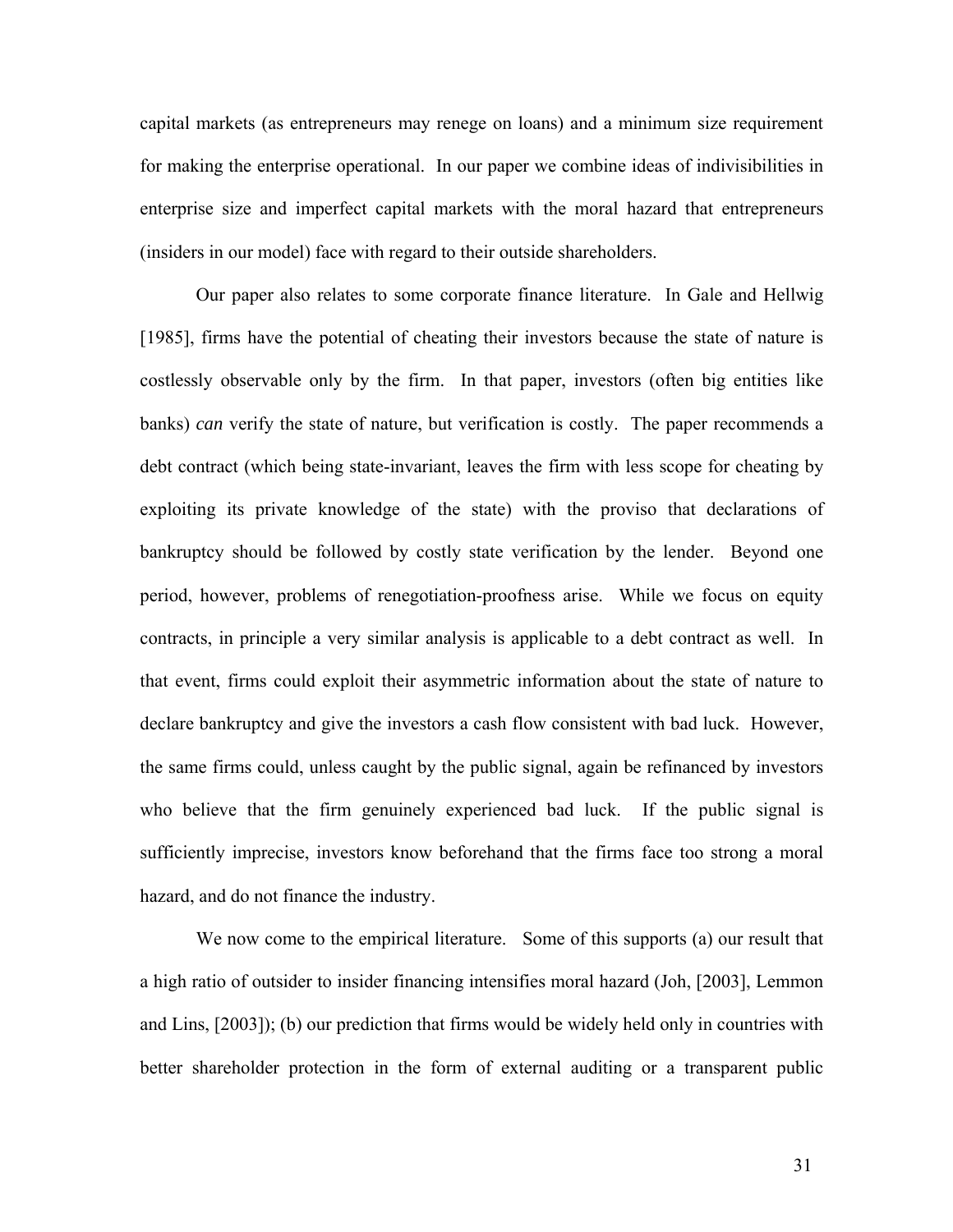environment (La Porta et al [1999], Shleifer and Wolfenzon [2002]), and (c) our implication that investor protection (like auditing), by making it possible to credibly raise share-capital, determines whether firms go public or remain family enterprises (La Porta et al [1997]). Studies of the effect of the provision of non audit services on auditing firms' tendency to qualify a report are also relevant (Wines [1994], Barkess and Simnett [1994], Craswell, Stokes and Laughton [2002]).

## **Appendices**

#### *The Zero Savings Assumption*

Somewhat extreme assumptions with regard to savings are in fact common in the literature where they serve a variety of purposes. For example, Galor and Zeira, [1993], assume – without any attempt at justification – that the young generation in a two-period overlapping- generations model doesn't consume at all; Bernanke and Gertler, [1989], assume that one class of agents, in another overlapping generations model, consumes only after retirement. A certain degree of licence has been traditionally permitted in the literature with regard to the savings assumption.

This is not to say that no justification can be offered for the no-savings assumption in our model. One possible justification is as follows. In models like ours, risk-neutrality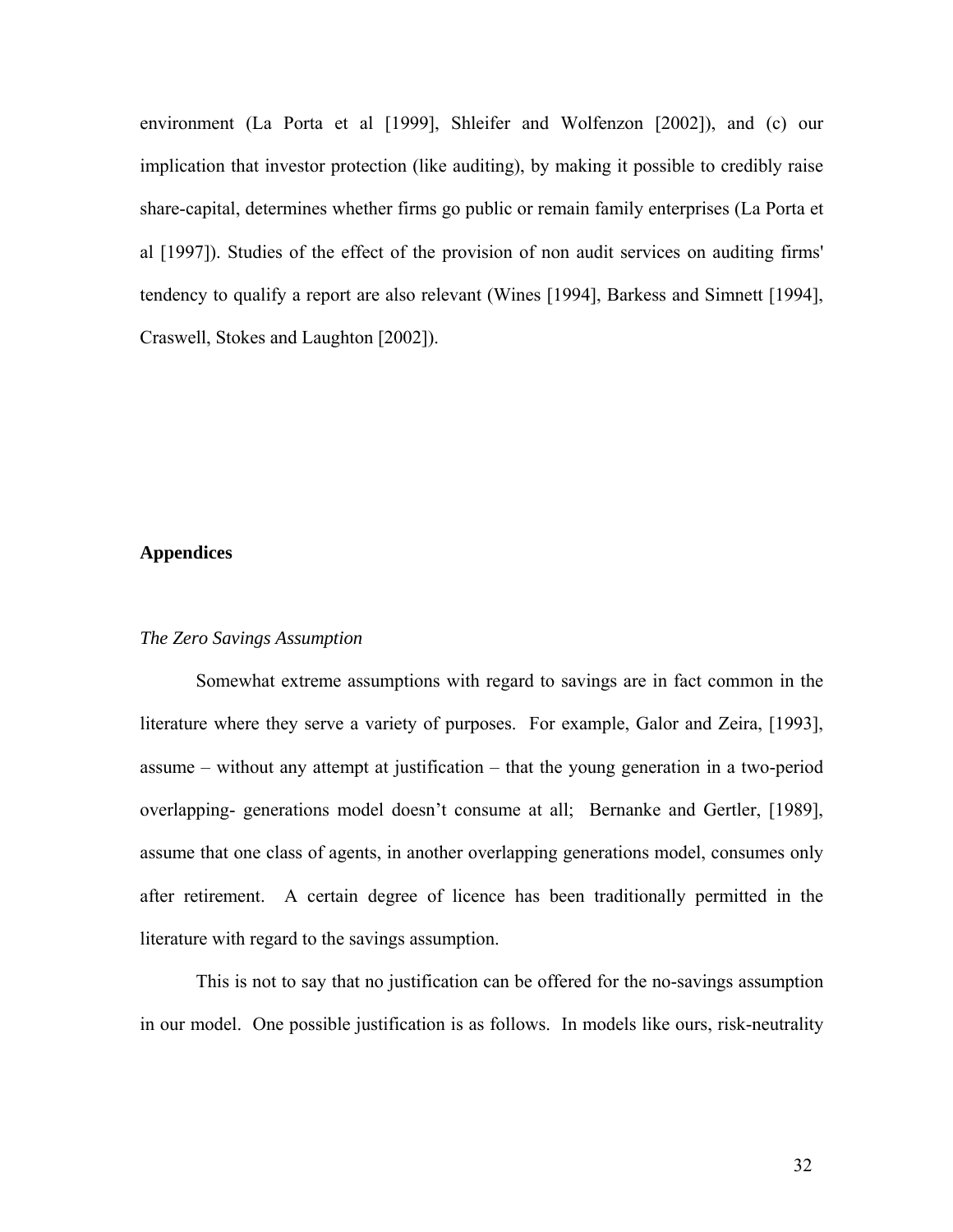is a standard postulate. With a constant rate of time-preference, the intertemporal utility function can then be written as

$$
U = \sum \delta^t c_t
$$

where  $c_t$  is consumption in the t-th period. The net gain in utility from a one-period postponement of a unit of t-th period consumption is then

$$
\delta^t[-1+\delta(1+r_t)]
$$

where  $r_t$  is the rate of return to capital in the t-th period. With risk-neutrality, savings are no longer needed to perform a consumption-smoothing function. They now reflect only the discrepancy, if any, between the rate of time-preference and the rate of return on capital. When these are independent of the level of consumption, savings will have a bang-bang character. If there are no constraints on the consumption of capital and time preference exceeds the rate of return, all wealth will be dissipated in the first period. On the other hand, if the rate of return is higher, all income will be saved and consumption postponed for ever. Savings will be precisely zero if (1) capital is not consumable (again a standard assumption, see Bernanke and Gertler, [1989]) and (2) time preference is higher than the rate of return.<sup>10</sup> In our model, the highest rate of return is H: a sufficient condition for zero savings therefore is  $H < (1 - \delta)/\delta$ . It can be readily checked that such a restriction is not inconsistent with any of our results.

One could of course question the origin of what wealth there is. Where did it come from if there are no savings? Here, we must resort to 'manna from heaven' assumptions. All wealth could be land, as in some banana republic where the consumption good is too perishable to be stored. Alternatively, in an industrial economy, wealth could be machinery, that the country has received through foreign aid or as war reparations. Our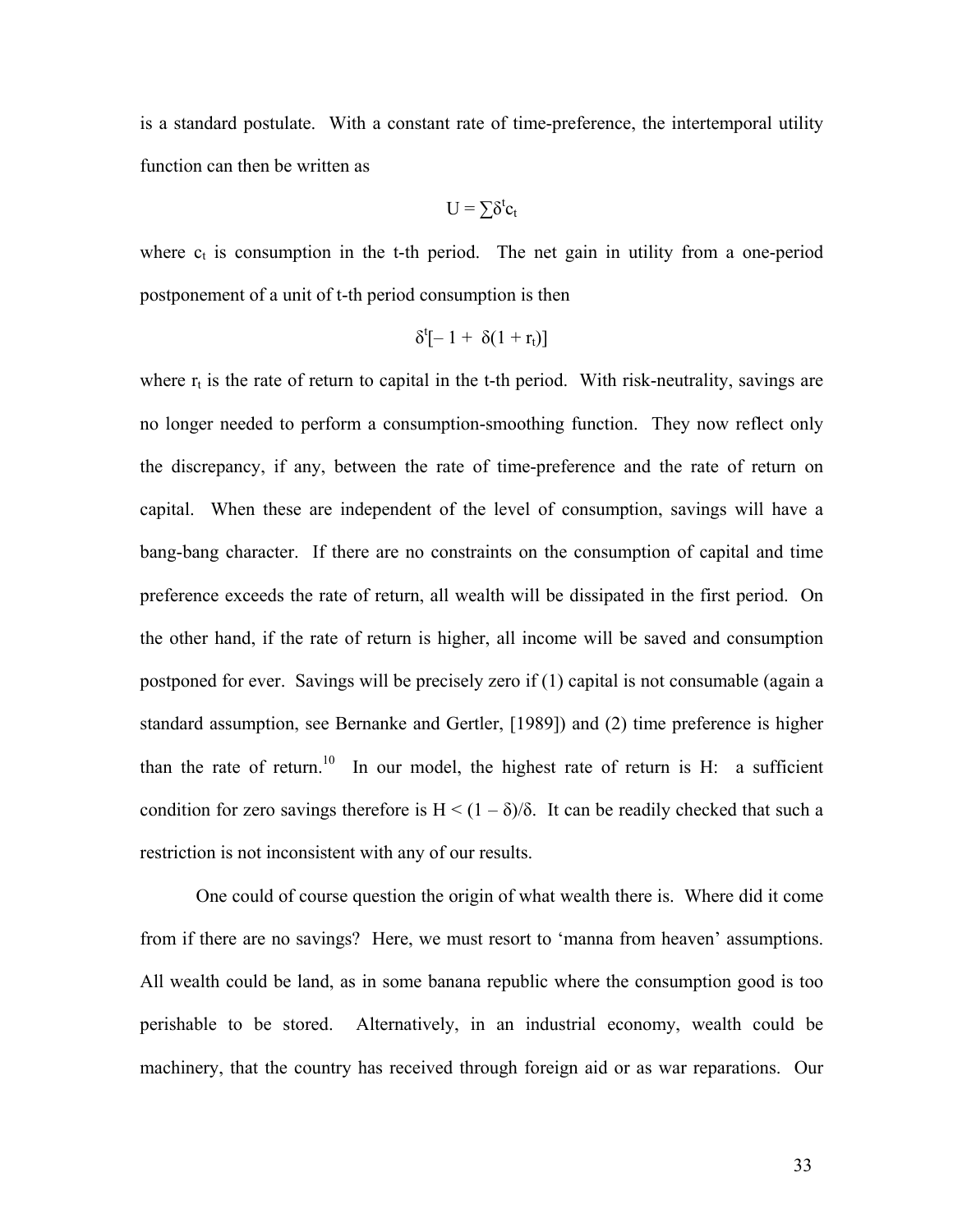essential purpose of course is a focus on the problem of cheating independently of the level or distribution of wealth; and all we need for this purpose is that the zero-savings assumption should be self-consistent, not that it should be realistic.

### *The Optimality of Multiple Collusions*

An auditor who makes an offer of collusion to a single client can extract a maximum bribe amounting to his client's maximum gain from cheating

$$
X = \frac{DSL}{H} - q(1)P_h + \frac{q(1)\delta V}{1 - \delta}
$$

But his expected income is less than X by the expected value of the fees paid by all of his clients that would be lost in the event of exposure - which is  $\frac{q(1)}{1}$ 1  $\frac{q(1)N\delta V}{1-\delta}$ . Denote this by  $q(1)Y$  where Y is the discounted value of audit fees from all N clients. If, however, the auditor were to offer to collude with all his clients, and this offer is accepted by all, his potential income from bribes would be multiplied by N, while the risk of exposure would increase from  $q(1)$  to  $q(N)$ . (We have proved in the text that an offer acceptable to one client is acceptable to all). His income expectation from multiple collusion is

$$
NX - q(N)Y
$$

His income from single collusion is

$$
X-q(1)Y.
$$

A *sufficient* (but not necessary) condition for him to prefer multiple collusion is

$$
Nq(1) \ge q(N).
$$

This condition is sufficient because if it holds, multiple collusion yields more profits for the auditor than N times the profits from single collusion (and N cannot be less than one). An interpretation of the sufficient condition is that the risk of exposure should not increase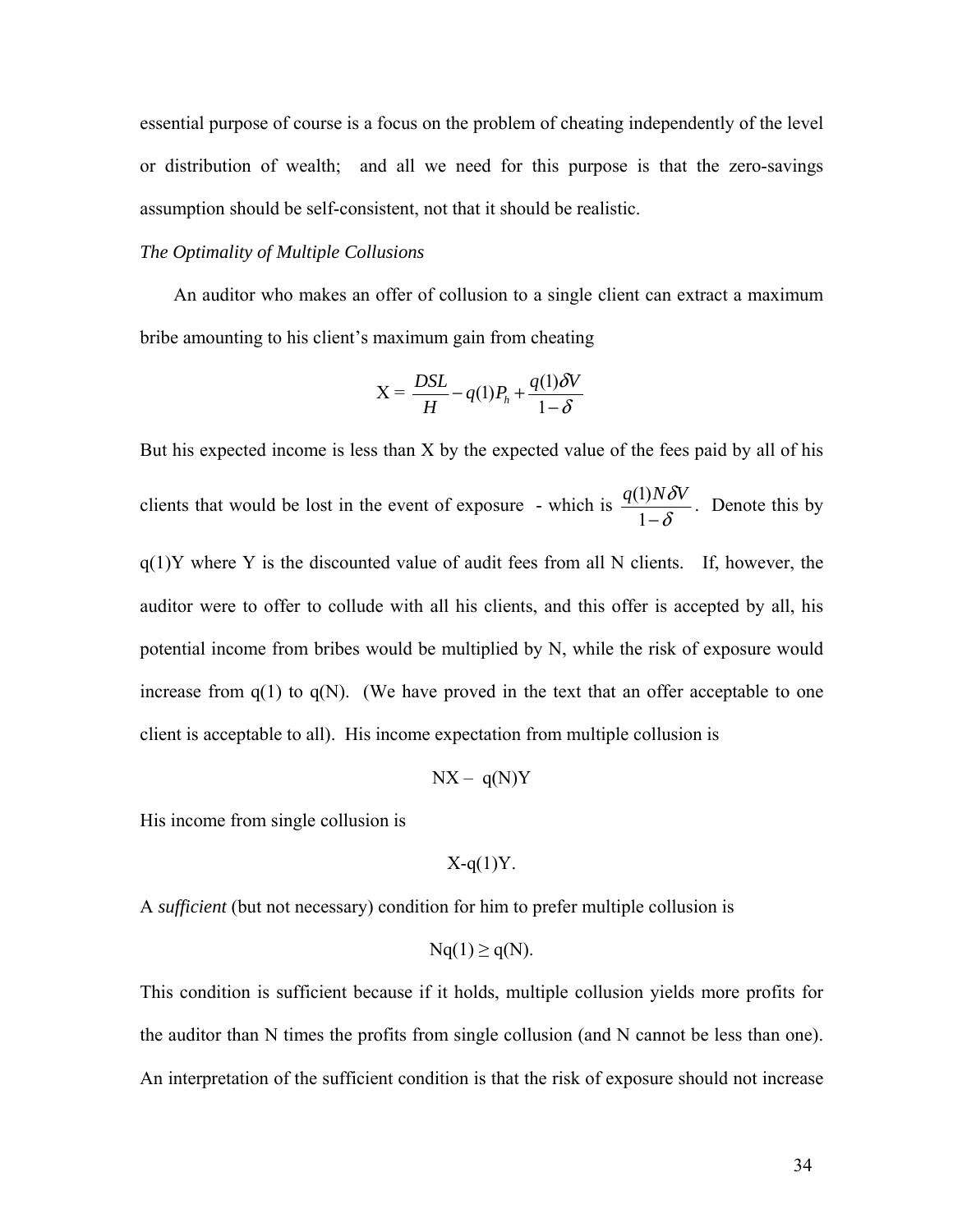more than additively as the number of firms increases. While this seems highly plausible, multiple collusion can be optimal even under weaker conditions.

### **Brishti Guha**

### **Department of Economics**

**Princeton University.** 

#### **References**

Banerjee, A. V. and A. F. Newman, "Occupational choice and the process of development", *Journal of Political Economy*, CI (1993), 274-298.

Barkess, L and R. Simnett, "The pricing of other services by auditors : independence and pricing issues" , *Accounting and Business Research*, XXIV (1994), 91-108.

Bernanke, B and M. Gertler, "Agency costs, net worth and Business Fluctuations", *American Economic Review*, LXXIX (1989), 14-31.

Campbell, T. S. and W. A. Kracaw, "Information Production, Market Signaling and the Theory of Financial Intermediation", *Journal of Finance*, XXXV (1980), 863-882.

Craswell, A., D. Stokes and J. Laughton, "Auditor Independence and Fee Dependence" , *Journal of Accounting and Economics*, XXXIII (2002), 253-75.

Diamond, D, "Monitoring and Reputation: the Choice Between Bank Loans and Directly Placed Debt" , *Journal of Political Economy*, XCIX (1991), 689-721.

Diamond, D. and R. Rajan, "Liquidity risk, liquidity creation and financial fragility", *Journal of Political Economy*, CIX (2001), 287-328.

Dixit, A. K., " On Modes of Economic Governance" , *Econometrica*, LXXI (2003), 449-481.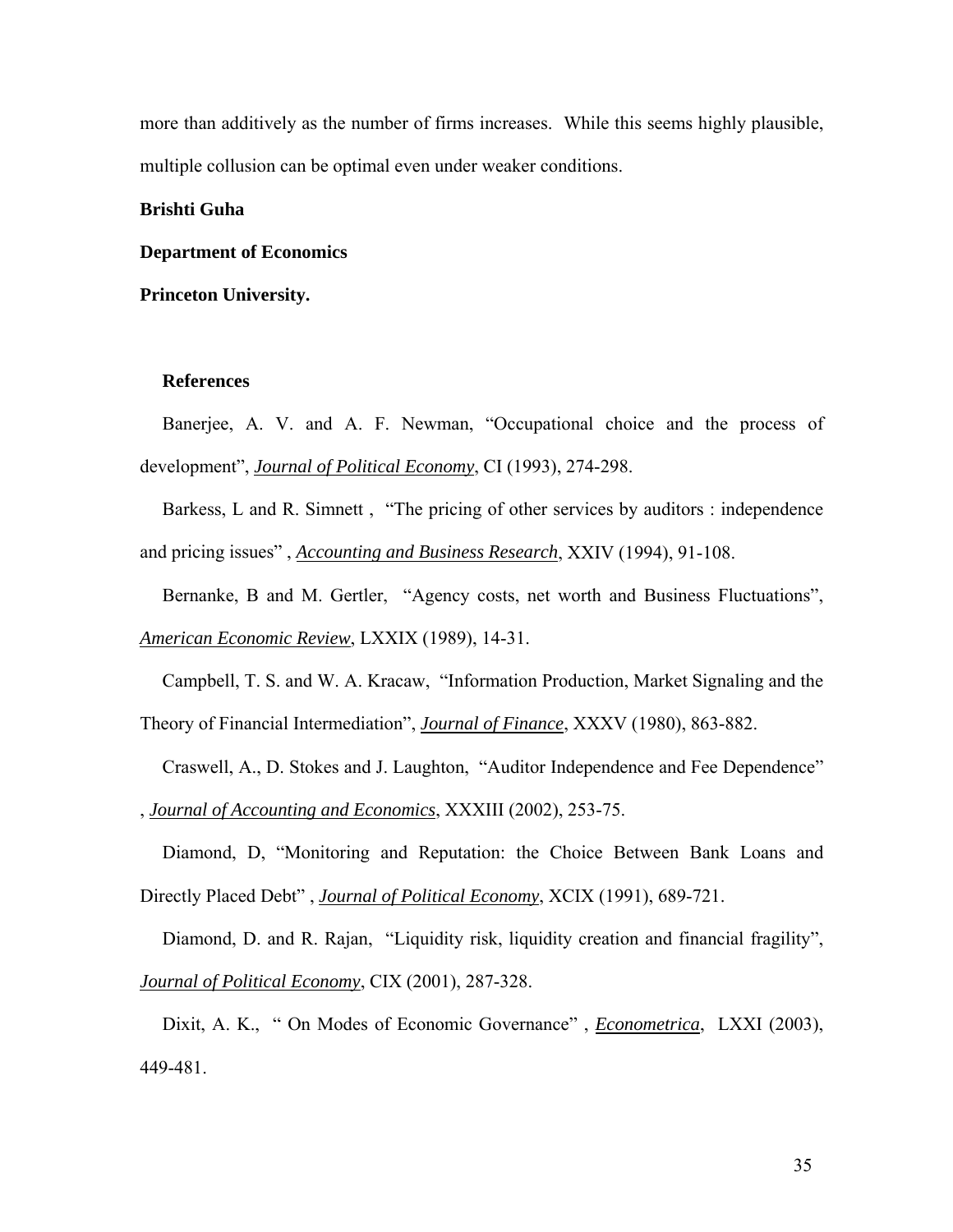Fuller, K. P, "The impact of informed trading on dividend signaling : a theoretical and empirical examination" , *Journal of Corporate Finance*, IX (2002), 385-407.

Gale, D. and M. Hellwig, "Incentive-Compatible Debt Contracts : the One-Period Problem", *Review of Economic Studies* , LII (1985), 647-663.

Galor, O and J. Zeira, "Income Distribution and Macroeconomics" , *Review of Economic Studies*, LX (1993), 35-52.

Green, E and R Porter, "Noncooperative collusion under imperfect price information", *Econometrica*, LII (1984), 87-100.

Greif, A., "Contract Enforceability and Economic Institutions in Early Trade: the Maghribi Traders' Coalition", *American Economic Review*, LXXXIII (1991), 525-48.

—, "Contracting, Enforcement and Efficiency: Economics Beyond the Law", *Annual World Bank Conference on Development Economics*, (1996), 239-265.

Joh, Sung Wook, "Corporate Governance and Firm Profitability : Evidence from Korea before the Crisis", *Journal of Financial Economics*, LXVIII (2003), 287-322.

John, K. and L. Lang, "Insider Trading around Dividend Announcements: Theory and Evidence", *Journal of Finance*, XLVI (1991), 1361-89.

Kim, O. and R. E. Verrachia, "Pre-announcement and event-period private information", *Journal of Accounting and Economics*, XXIV (1997), 395-419.

La Porta, Rafael, Florencio Lopez-de-Silanes, Andrei Shleifer and Robert Vishny, "Legal Determinants of External Finance", *Journal of Finance*, LII (1997), 1131-1150.

La Porta, Rafael, Florencio Lopez-de-Silanes, and Andrei Shleifer, "Corporate Ownership Around the World", *Journal of Finance*, LIV (1999), 471-517.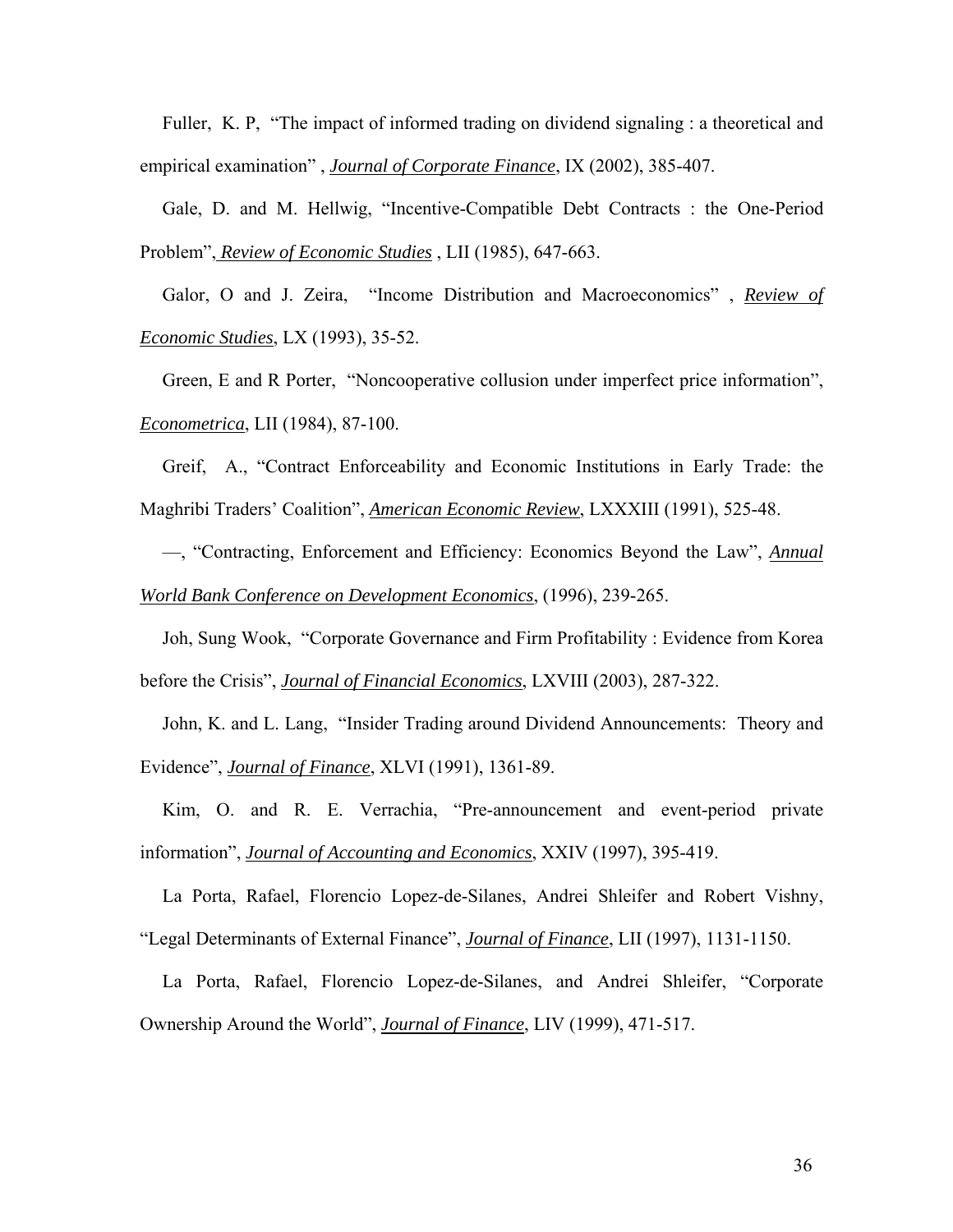Lal, Deepak and Hla Myint, *The Political Economy of Poverty, Equity and Growth,*  Clarendon Press, Oxford (1996).

Lemmon, Michael and Karl Lins, "Ownership Structure, corporate governance and firm value : evidence from the East Asian financial crisis", *Journal of Finance*, LVIII (2003), 1445-1468.

Lundholm, R,"Public Signals and the Equilibrium Allocation of Private Information" , *Journal of Accounting Research*, XXIX (1991), 322-49.

Murphy, Kevin, Andrei Shleifer and Robert Vishny, "Income Distribution, Market Size

and Industrialization", *Quarterly Journal of Economics*, CIV(1989), 537-564.

Ramey, G. and J. Watson, "Contractual Intermediaries", *Journal of Law,Economics* 

*and Organization,* XVIII (2002), 362-384.

Shleifer, Andrei and Daniel Wolfenzon, "Investor Protection and Equity Markets",

*Journal of Financial Economics*, LXVI (2002), 3-27.

Wines, G, "Auditor independence, audit qualifications and the provision of non-audit services : A Note" , *Accounting and Finance*, XXXIV (1994), 75-86.

#### **Notes**

<sup>3</sup>. Lal and Myint [1996] provide a good discussion of this.

<sup>4.</sup> We do not of course assume that there is only one auditor to the industry: N is simply the number of firms hiring a particular auditor, not the total number in the industry

 $1.$  However, investors will take care that their investment in the firm is not so much that it tempts cheating.

<sup>&</sup>lt;sup>2</sup>. Empirical work links the extent to which firms go public, as opposed to operating primarily as family-owned firms, to the extent of shareholder protection available. This becomes relevant to our work as we show later that credible external auditing can create a market and facilitate raising capital in the share market.